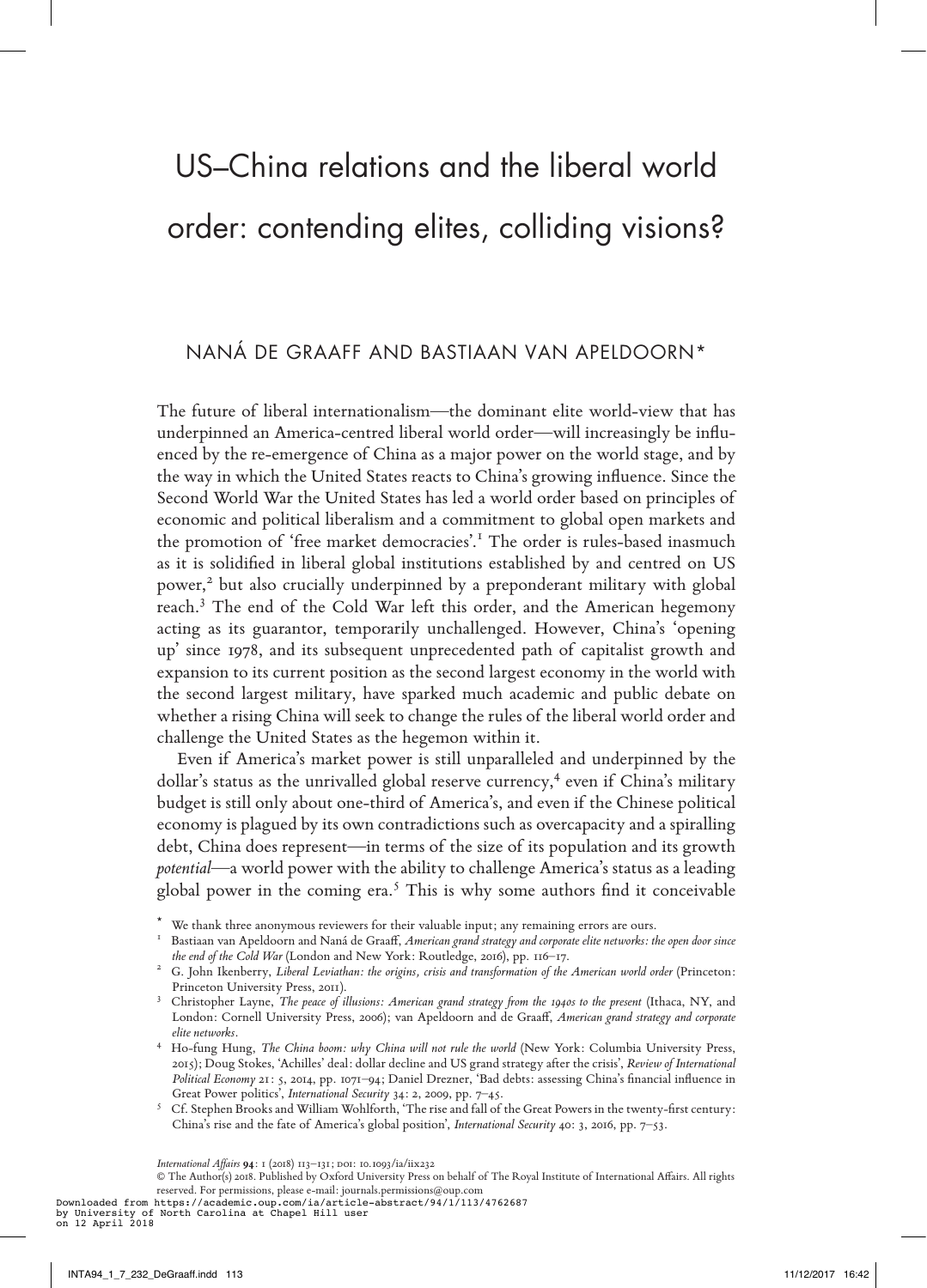that China will come to act as what Schweller and Pu have called a 'spoiler' of the system, seeking to overthrow the rules-based liberal world order.  $\overline{6}$  Others, however, have highlighted the fact that to date China has actually been largely adapting to the liberal rules of the game as formulated within US-dominated global institutions rather than challenging them, acting as a supporter of the current system.<sup>7</sup> China's compliance with WTO rules is a case in point.<sup>8</sup> The question thus remains to what extent and how China is adapting to or confronting the liberal order—and US power and position within that order—which in turn is both influenced by and shaping the way in which the United States itself is responding to China's rise.

We identify three scenarios regarding the evolution of the US–China relationship and its implications for world order. The first scenario is one of (inevitable) *conflict.* The realist version presents this in balance-of-power terms, with China's emergence as a global Great Power threatening America's position as hegemon. While some realists view American decline as inevitable and advocate accommodation to China's rising power,<sup>9</sup> most argue that the United States should and will resist this challenge by pursuing a 'containment' strategy, leading to a new Cold War or even open military conflict.<sup>10</sup> Others look more at the illiberal nature of China's domestic regime, and the threat its authoritarian and statist version of capitalism might pose to the West and the liberal order.<sup>11</sup> To the extent that China does not want to be part of this liberal sphere under US leadership, US–China confrontation becomes more likely.

In the second scenario, that of *co-optation*, China will let itself be incorporated into the liberal order. In this scenario, what we describe below as America's strategy of 'liberal engagement' will pay off: China, taking into account its own self-interest and the deepening interdependence between the world's two largest economies, will choose to adapt to what the Obama administration called the 'rules of the road'. This would also imply a gradual abandoning of its 'statist' model of economic and political governance. This scenario, associated above all with liberal theorists, might unfold even in the case of America's relative hegemonic decline, simply because, it is argued, the liberal order is so attractive: it has low costs of entry, while participating in it brings great benefits in terms of prosperity and legitimacy.<sup>12</sup>

<sup>&</sup>lt;sup>6</sup> Randall Schweller and Xiaoyu Pu, 'After unipolarity: China's visions of international order in an era of US decline', *International Security* 36: 1, 2011, pp. 41–72.

decline', *International Security* <sup>36</sup>: 1, 2011, pp. 41–72. <sup>7</sup> Schweller and Pu, 'After unipolarity'. <sup>8</sup> Christopher McNally, 'Sino-capitalism: China's re-emergence and the international political economy', *World* 

*Politics* <sup>64</sup>: 4, 2012, pp. 741–66. <sup>9</sup> Christopher Layne, 'The US foreign policy establishment and grand strategy: how American elites obstruct strategic adjustment', *International Politics* 54: 3, 2017, pp. 260–75; Wu Xinbo, 'Cooperation, competition and shaping the outlook: the United States and China's neighbourhood diplomacy', *International A!airs* 92: 4, July <sup>2016</sup>, pp. 849–68. <sup>10</sup> John Mearsheimer, 'The gathering storm: China's challenge to US power in Asia', *Chinese Journal of Interna-*

*tional Politics* 3: 4, 2010, pp. 381–96; Graham Allison, *Destined for war: can America and China escape Thucydides's* 

<sup>&</sup>lt;sup>11</sup> Ian Bremmer, 'State capitalism comes of age: the end of the free market?', *Foreign Affairs* 88: 3, 2009, pp. 40–56.<br><sup>12</sup> G. John Ikenberry, 'The rise of China and the future of the West: can the liberal system survi

*A!airs* 87: 1, Jan.–Feb. 2008, pp. 23–37; *Liberal Leviathan*; and 'Illusion of geopolitics: the enduring power of the liberal order', *Foreign A!airs* 93: 3, May–June 2014, pp. 93, 80.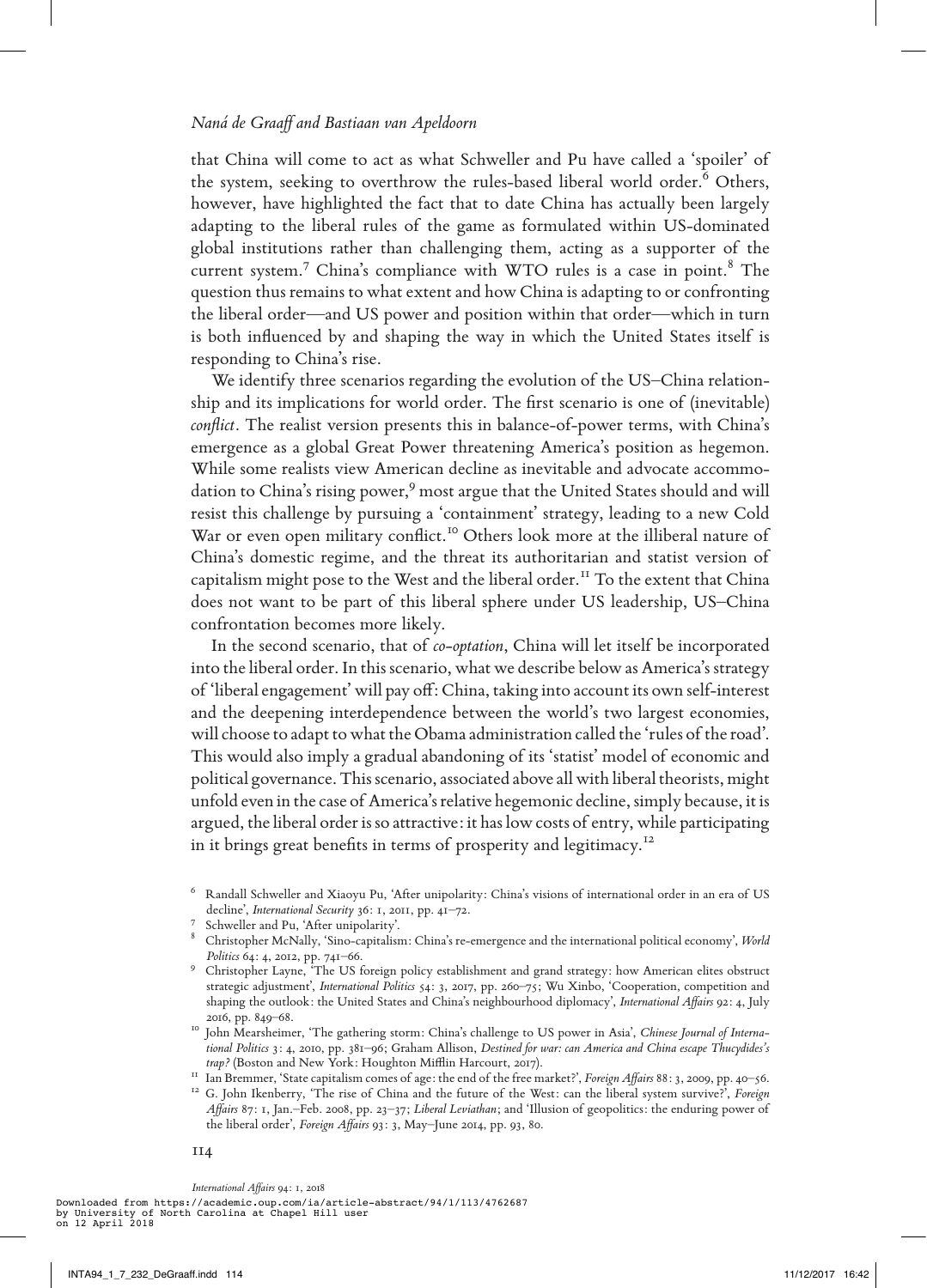#### *US–China relations and the liberal world order*

These two scenarios are the most commonly found in the literature; but we identify the possibility of a third, one of *coexistence.* Here the United States and China would each maintain their own distinct political and economic system, both systems being—in different ways—part of and compatible with a capitalist and globally interlinked world economy. In this hybrid scenario China retains a relatively autonomous trajectory, partially adapting to the rules of the game of the liberal order, but at the same time holding on to distinctive aspects of its state–society model and foreign policy orientation. Such a scenario—which might come close to what Zeng and Breslin identify as a 'G2 with Chinese characteristics'13—seems to align with the 'new type of Great Power relations' that President Xi Jinping has in mind, and fits with an emerging consensus within China that the country needs to take a more proactive leading role in global politics.14 Such a scenario would, however, also require partial adaptation—and accommodation on the part of the United States,<sup>15</sup> and the key question therefore naturally arises whether the US is prepared to undertake such adaptation.

We will return to these scenarios of conflict, co-optation and coexistence in the final part of this article, where we will reflect upon their respective likelihood and the future of the liberal world order in the light of the radical shift that the Trump presidency seems to represent. We will do so on the basis of an analysis that examines China's changing foreign policy in the course of its rise as a 'statist' power within the liberal order, and America's grand strategic response to this rise throughout three post-Cold War administrations. Our key proposition is that a comprehensive understanding of these developments and their implications for the liberal world order requires a perspective that takes into account the *domestic* and *social* sources of foreign policy, rooted in a domestic political economy that is interlinked with an evolving global political economy, crucially mediated by elite networks and elite strategies.<sup>16</sup> We begin in the next section by outlining our perspective.

### A critical political economy perspective on US–China relations

Whereas realists fully abstract the state from society and merely conceive of China and the United States as clashing Great Powers, liberals tend to assume (or hope) that a non-liberal China will converge on a liberal America. We argue that making sense of US–China relations and their development with respect to world order requires a deeper understanding and analysis of the respective domestic political economies, each of which is increasingly linked to a global capitalist economy.

<sup>&</sup>lt;sup>13</sup> Jinghan Zeng and Shaun Breslin, 'China's "new type of Great Power relations": a G2 with Chinese character-

istics?', *International Affairs* 92: 4, July 2016, pp. 773–94.<br><sup>14</sup> Zeng and Breslin, 'China's "new type of Great Power relations"', pp. 776–7.<br><sup>15</sup> Jinghan Zeng, Yuefan Xiao and Shaun Breslin, 'Securing China's core int China', *International A!airs* <sup>91</sup>: 2, March 2015, p. 250. <sup>16</sup> This approach aligns well with what Skidmore has called a 'social order approach', positing the need to take

into account the internal contradictions and political contestation within societies over the proper social order. See David Skidmore, ed., *Contested social orders and international politics* (Nashville and London: Vanderbilt University Press, 1997).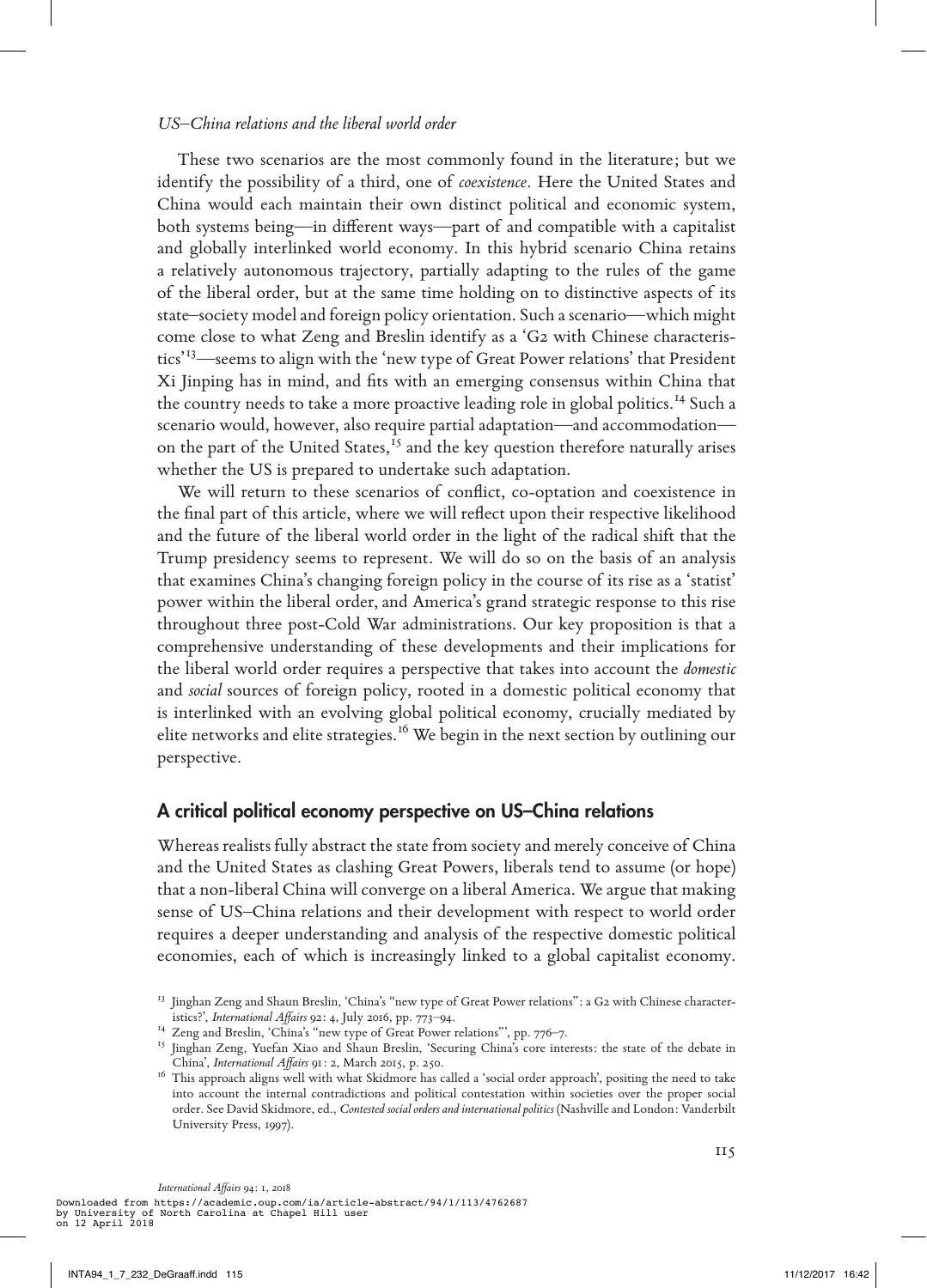We therefore move beyond the state-centrism that is still ingrained in much International Relations (IR) theory to take as our point of departure what Robert Cox called 'state–society complexes'.17 From such a critical political economy perspective we see states as structurally related to society and to the predominant social and economic structures within that society.<sup>18</sup> States, furthermore, are not so much actors in their own right as entities that always act through people policy-making, governing elites; and these elites in turn are embedded in wider social networks, relating them to broader social structures that shape their ideas and world-views, and hence their policy-making.

In the case of the United States, its liberal capitalist political economy is characterized by a structure at the apex of which we find the oligarchic top segment of an autonomous capitalist class.<sup>19</sup> The US political system is consequently structurally biased towards the interests of the corporate community, secured through a persistently revolving door and through the so-called policy planning process.<sup>20</sup> That process takes place primarily within think-tanks and foundations which are in turn closely interlocked with the corporate elite, generating a particular (pro-business) elite consensus and world-view that then feed into public policymaking.<sup>21</sup> It is our argument that the close nexus of this corporate elite, and its predominantly globalist outlook, with the foreign policy-making establishment<sup>22</sup> helps to account for America's overall foreign policy of the past decades, and will remain an important variable in determining future US strategy *vis-à-vis* China.

In the Chinese state–society complex, primacy rests not with an autonomous capitalist class but ultimately with the state and a *state class* organized around the Communist Party, which is still the dominant source of power in society.<sup>23</sup> Although the Chinese economy is rapidly internationalizing, and the leadership is strongly orientated towards capitalist development and increasingly pursues policies of liberalization and privatization<sup>24</sup>—if only up to a certain point—the regime remains wedded to what we have elsewhere called a 'state-directed' form of capitalism,<sup>25</sup> fundamentally distinct from that of the United States.

In contrast to realist analyses, then, our perspective implies that China's rise to global power may be substantively different, in at least some respects, from the

<sup>17</sup> Robert Cox, 'Social forces, states and world orders: beyond International Relations theory', *Millennium* 12: 2, 1981, pp. 162–75.<br><sup>18</sup> Van Apeldoorn and de Graaff, *American grand strategy and corporate elite networks*, ch. 1.<br><sup>19</sup> Jeffrey A. Winters and Benjamin I. Page, 'Oligarchy in the United States?', *Perspectives on Politics* 

pp. 731–51. <sup>20</sup> William G. Domho\*, *Who rules America? Challenges to corporate and class dominance* (New York: McGraw-Hill,

<sup>2009</sup>). <sup>21</sup> Inderjeet Parmar, *Foundations of the American century*: *the Ford, Carnegie and Rockefeller Foundations in the rise of American power (New York: Columbia University Press, 2012); van Apeldoorn and de Graaff, American grand* strategy and corporate elite networks, ch. 3.<br><sup>22</sup> Layne, 'The US foreign policy establishment'.<br><sup>23</sup> Martin Jacques, *When China rules the world: the end of the western world and the birth of a new global order (New York* 

Penguin, 2012; first publ. 2009); Tobias Ten Brink, 'Paradoxes of prosperity in China's new capitalism', *Journal of Current Chinese A!airs* 42: 3, 2013, pp. 17–44; Naná de Graa\* and Bastiaan van Apeldoorn, 'US elite power and the rise of "statist" Chinese elites in global markets', *International Politics* 54: 3, 2017, pp. 338–55.<br><sup>24</sup> McNally, 'Sino-capitalism'.<br><sup>25</sup> Bastiaan van Apeldoorn, Naná de Graaff and Henk Overbeek, 'Reconfiguratio

nexus', *Globalizations* 9: 4, 2012, p. 475.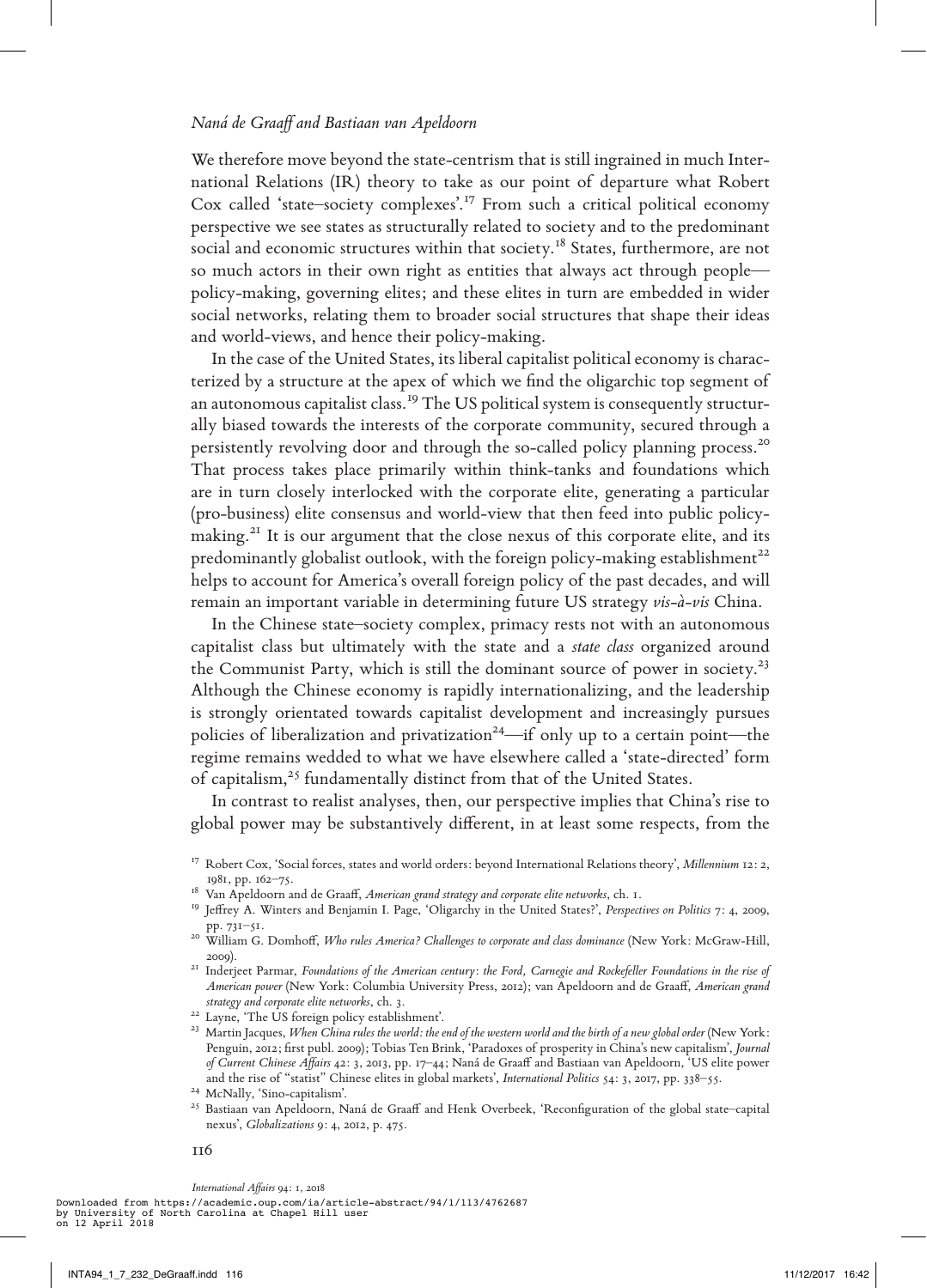#### *US–China relations and the liberal world order*

rise of the United States to the position of world hegemon, precisely because of its distinctive state–society model and the way in which this relates to a changing global political and economic context. These particularities and changing dynamics need to be taken into account, rather than just assuming that China, America and other states behave in a structurally equivalent manner. Moving beyond the unitary state perspective, we may thus find *particular sets of interests*, which may be in *conflict or alignment*, as well as *colliding and/or converging visions*, related to the distinctive respective characteristics of the Chinese and American state–society models. It is from this perspective that in the following section we first describe China's shifting foreign policy within the post-Cold War US-led liberal world order.

## China's shifting foreign policy: from 'keeping a low profile' to a 'new type of Great Power relation'

China's foreign policy vision during the 1990s, under the leadership of Deng Xiaoping—who introduced the 'opening up' economic reforms of the late 1970s that led to China's exponential economic growth and gradual integration into the world economy—was based on 'keeping a low profile' (*taoguangyanghui*). This meant that China should avoid taking on international responsibilities and develop quietly.<sup>26</sup> With its international reputation damaged by the Tiananmen Square incident of 1989, and with the daunting task of sustaining a population of more than 1.1 billion with an annual GDP per capita of about US\$300, the focus was on domestic economic development and reform aimed at establishing a socialist market economy.<sup>27</sup> Regarding the United States, China opted for 'raising no banner': that is, it was keen to make it clear that it had no ambition to 'undertake leadership' and would not seek expansion or hegemony.<sup>28</sup> This strategy was largely followed by Deng's successors, Jiang Zemin and Hu Jintao, the latter frequently stressing the need to be 'moderate and cautious' in order to avoid arousing fear of China's rapid growth.<sup>29</sup> Under Jiang's and Hu's leadership China made further major leaps in domestic development and towards further integration into the world economy, the biggest milestone arguably being China's accession to the WTO in 2001. But as China's economy grew and its integration into the world economy deepened, the debate within and outside China on its proper role and influence also intensified, in particular given the apparent mismatch between its economic position and its influence (as expressed, for example, in voting power) within the architecture of liberal institutions in charge of global economic governance, such as the IMF and World Bank.

Under President Xi, then, China's foreign policy strategy has seen a significant shift from 'keeping a low profile' towards 'striving for achievement' (fenfayouwei),<sup>30</sup>

<sup>26</sup> Yan Xuetong, 'From keeping a low profile to striving for achievement', *Chinese Journal of International Politics* 

<sup>7: 2, 2014,</sup> p. 154.<br><sup>27</sup> Zhu Rongji, trans. June Y. Mei, *On the record: the road to reform 1991–1997* (Beijing: Foreign Languages Press, 2013).<br><sup>28</sup> Yan, 'From keeping a low profile', p. 155; see also Deng Xiaoping, *Sel* 

*<sup>(</sup>1982–1992)* (Beijing: Foreign Language Press, 1994). <sup>29</sup> Yan, 'From keeping a low profile', p. 156. <sup>30</sup> Yan, 'From keeping a low profile', p. 154.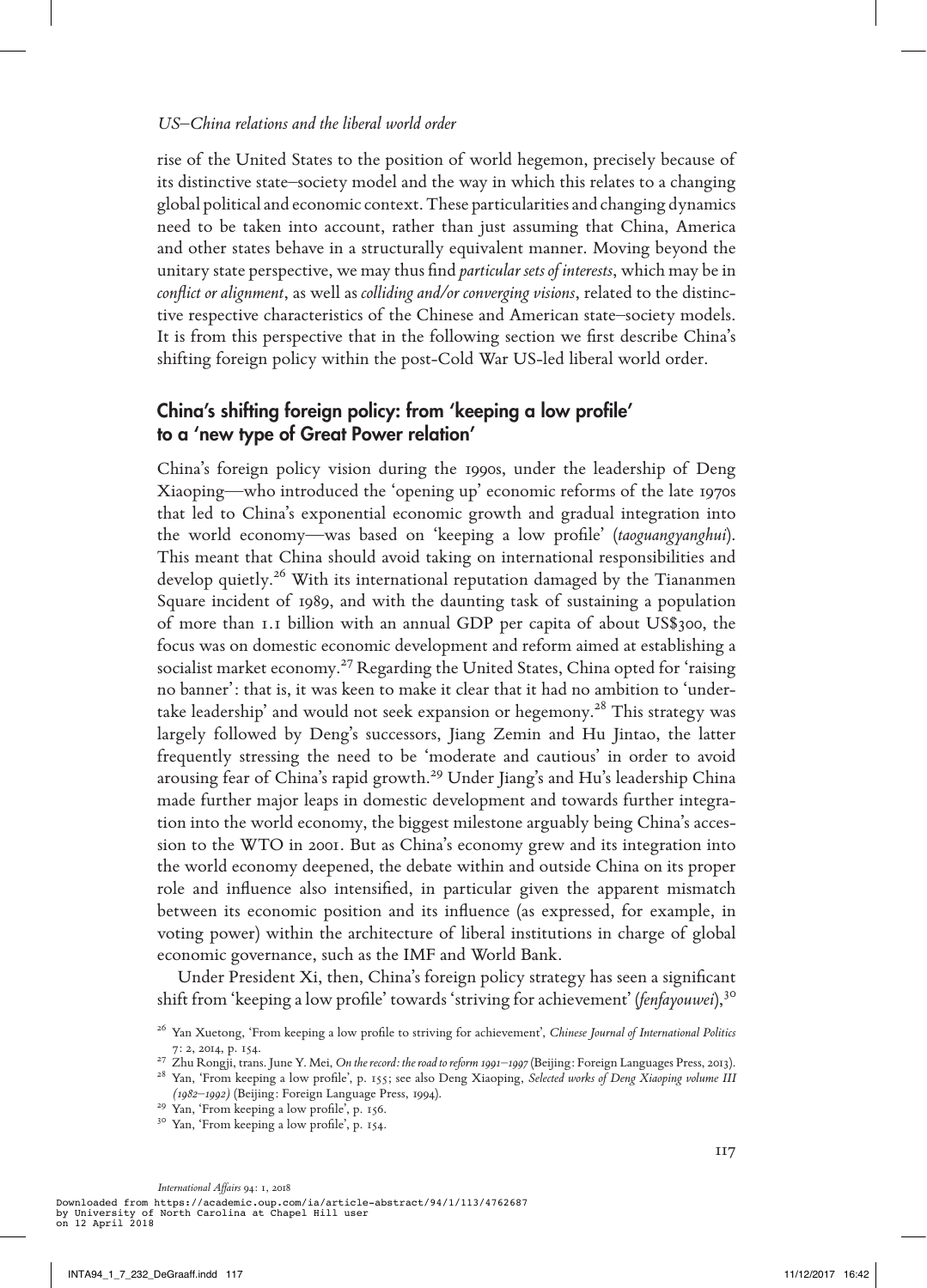and the establishment of 'a favourable international environment for China's national rejuvenation'.31 This shift implied that China should be taking a more proactive role in global politics and defending its core interests more assertively.<sup>32</sup> A lively and extensively researched debate is now going on in China—among its foreign policy-making elite and the academic community that advises them—on this change in the country's strategy.<sup>33</sup> And although some disagreement remains,<sup>34</sup> there seems to be an emerging consensus that China is now in a position to assert its interests more strongly, to 'redress perceived inequities and governance gaps and [to increase its] "institutional voice"'.35 There is also a consensus, however, that China is by no means ready to take a leading role to the extent of *overtaking* the United States, at least not in the coming decade(s).<sup>36</sup> Overall, having formerly been a rule-taker, China is increasingly becoming a rule-maker, or at least a rule*shaper*. 37

The change in strategy is evidenced by China's much more proactive role on the world stage including a whole range of institutional and economic initiatives, as well as a more assertive military posture, in particular in the South and East China Seas.38 Two key institutional and economic initiatives are the establishment of the Asian Infrastructure and Investment Bank (AIIB) and the 'belt and road initiative', previously known as 'one belt, one road' (OBOR).<sup>39</sup> The AIIB, headquartered in Beijing, was set up in 2015—against great opposition from the United States—with the aim of complementing the World Bank and partly out of frustration with the unbalanced and outdated distribution of voting power within the latter institution.40 Its clearly stated purpose is to foster regional growth and influence under Chinese leadership; and China, with around 28 per cent of the votes in the new institution, and about half of the World's Bank's capital at its disposal, has quite some leverage. The massive infrastructural 'belt and road initiative'—hailed by President Xi as 'the project of the century'—while to a large

*A!airs* 93: 5, Sept. 2017, pp. 1061–84.

<sup>&</sup>lt;sup>31</sup> Zeng and Breslin, 'China's "new type of Great Power relations"', p. 774.<br><sup>32</sup> For more in-depth studies, see Zeng et al., 'Securing China's core interests', pp. 245–66; Jinghan Zeng, 'Constructing a new type of Great Power relations: the state of the debate in China (2008–2014)', *British Journal of Politics and International Relations* 18: 2, 2016, pp. 422–4; Zeng and Breslin, 'China's "new type of Great Power relations"'. <sup>33</sup> Zeng and Breslin, 'China's "new type of Great Power relations"'; Zeng et al., 'Securing China's core interests';

Mark Beeson and Fujian Li, 'What consensus? Geopolitics and policy paradigms in China and the United States', *International A!airs* 91: 1, Jan. 2015, pp. 93–109; Zeng, 'Constructing a new type'; Michael Swaine, 'Xi Jinping on Chinese foreign relations: the governance of China and Chinese commentary', *China Leadership Monitor*, no. 48, Fall 2015, [http://www.hoover.org/publications/china-leadership-monitor/fall-](http://www.hoover.org/publications/china-leadership-monitor/fall-2015-issue-48)2015-issue-48.

<sup>(</sup>Unless otherwise noted at point of citation, all URLs cited in this article were accessible on 11 Oct. 2017.)<br><sup>34</sup> Yan, 'From keeping a low profile'.<br><sup>35</sup> Zeng and Breslin, 'China's "new type of Great Power relations"', p

interests', p. 250. 38 Suisheng Zhao, 'American reflections on the engagement with China and responses to President Xi's new

model of major power relations', *Journal of Contemporary China* 26: 106, 2017, pp. 489–503.<br><sup>39</sup> Hong Yu, 'Motivation behind China's "one belt, one road" initiatives and establishment of the Asian Infrastructure Investment Bank', *Journal of Contemporary China* 26: 105, 2017, pp. 353–68; Peter Ferdinand, 'Westward ho—the China dream and "one belt, one road": Chinese foreign policy under Xi Jinping', *International <sup>A</sup>!airs* <sup>92</sup>: 4, July 2016, pp. 941–57. <sup>40</sup> Alice de Jonge, 'Perspectives on the emerging role of the Asian Infrastructure Investment Bank', *International*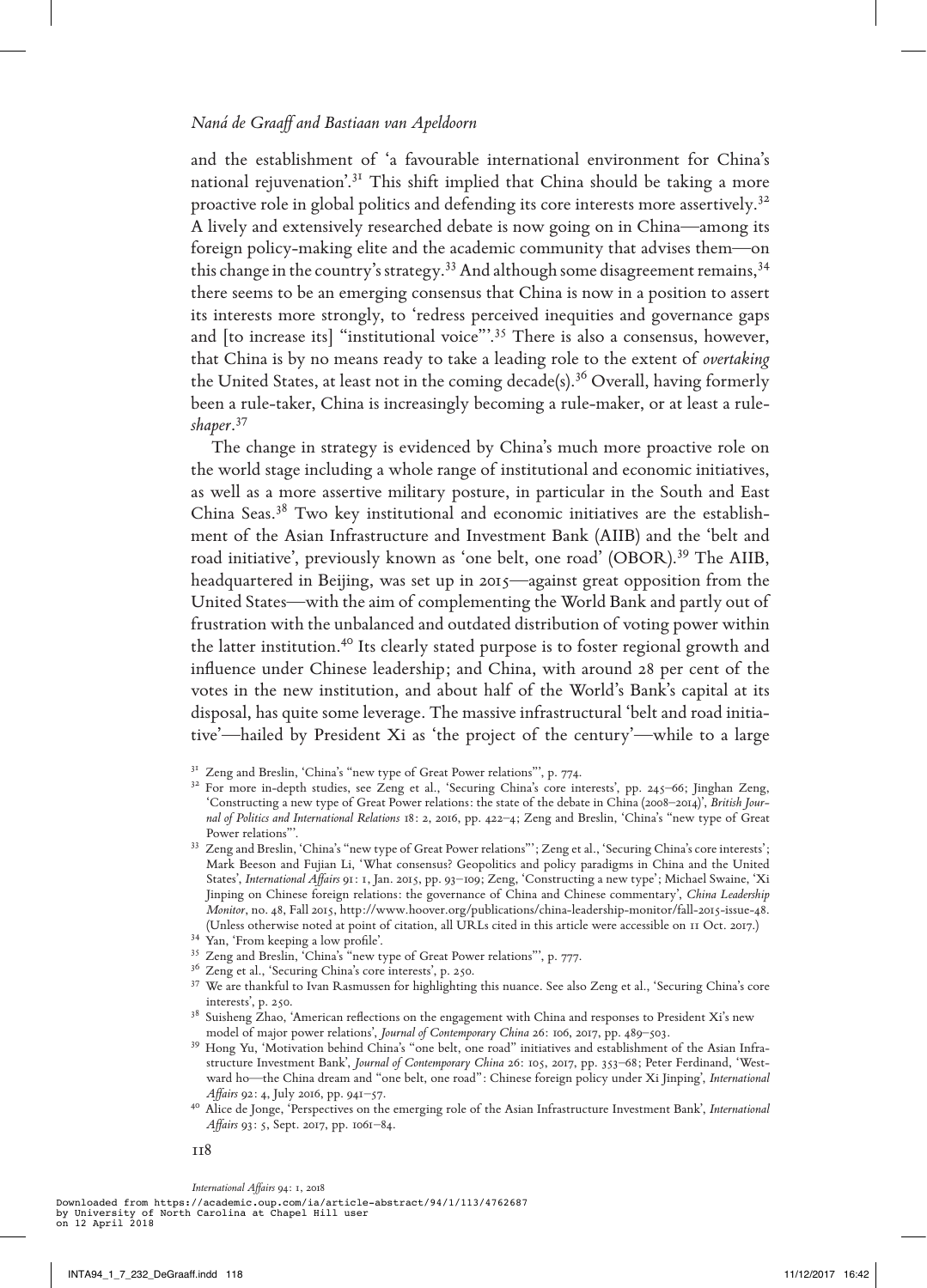extent driven by (domestic) economic concerns such as industrial overproduction and unemployment, and with the aim of boosting growth in the still underdeveloped western regions of China, seems to have even grander geopolitical and geo-economic underpinnings and ramifications. It has already been likened to a new Marshall Plan—made in China—and if successful will establish a vast network of infrastructure (roads, rails, ports and maritime routes) incorporating more than 60 countries across Asia, Africa, the Middle East and Europe—with China at its heart.

In the realm of (free) trade China has meanwhile been working persistently on the establishment of regional free trade agreements, such as the Regional Comprehensive Economic Partnership (RCEP), which would form a free trade area encompassing almost half the world's population and a quarter of the world's exports. With Trump's withdrawal of America from the Trans-Pacific Partnership agreement (TPP), the RCEP potentially provides China with a major position and platform in regional free trade, one from which the United States is excluded.

In terms of military buildup, China has seen an estimated increase in defence spending from about US\$10 billion in 1991 to US\$215 billion in 2016, <sup>41</sup> and now ranks second in the world. The growing tensions in the South China Sea—where territorial disputes between China and other regional claimants (such as the Philippines, Taiwan and Vietnam) have flared up, and where China is reclaiming land by building or expanding (artificial) islands as well as installing airstrips and military bases, provoking the US to deploy so-called 'freedom of navigation' operations serve for many observers as a reminder of China's growing military assertiveness and its possible consequences in terms of major power rivalry.<sup>42</sup>

## An elite perspective on China's foreign policy

While the developments described above clearly indicate China's assumption of a more assertive global role, states rising to Great Power status do not necessarily behave in structurally similar ways. In order to arrive at a proper understanding of the nature of China's rise and its implications for US–China relations and the future of the liberal order, we need to analyse the country's historically configured distinctive state–society model, as well as its elite leadership and the elite worldviews that generate its distinctive grand strategic visions. Indeed, the recent shift in China's foreign policy is linked to a number of characteristics that have been essential elements of its foreign policy for decades,<sup>43</sup> and that are quite distinctive from American grand strategic views.

One key characteristic is the emphasis on long-term 'peaceful development', emphasizing the 'maintenance of a positive and beneficial relation with the outside world' and the 'solemn pledge to "never seek hegemony or commit any act of

<sup>41</sup> Stockholm International Peace Research Institute, 'Military Expenditure Database', 2017, [https://www.sipri.](https://www.sipri.org/databases/milex) [org/databases/milex.](https://www.sipri.org/databases/milex) <sup>42</sup> Doug Stokes and Kit Waterman, 'Security leverage, structural power and US strategy in east Asia', *International* 

*<sup>A</sup>!airs* <sup>93</sup>: 5, Sept. 2017, pp. 1039–60. <sup>43</sup> Swaine, 'Xi Jinping on Chinese foreign relations'.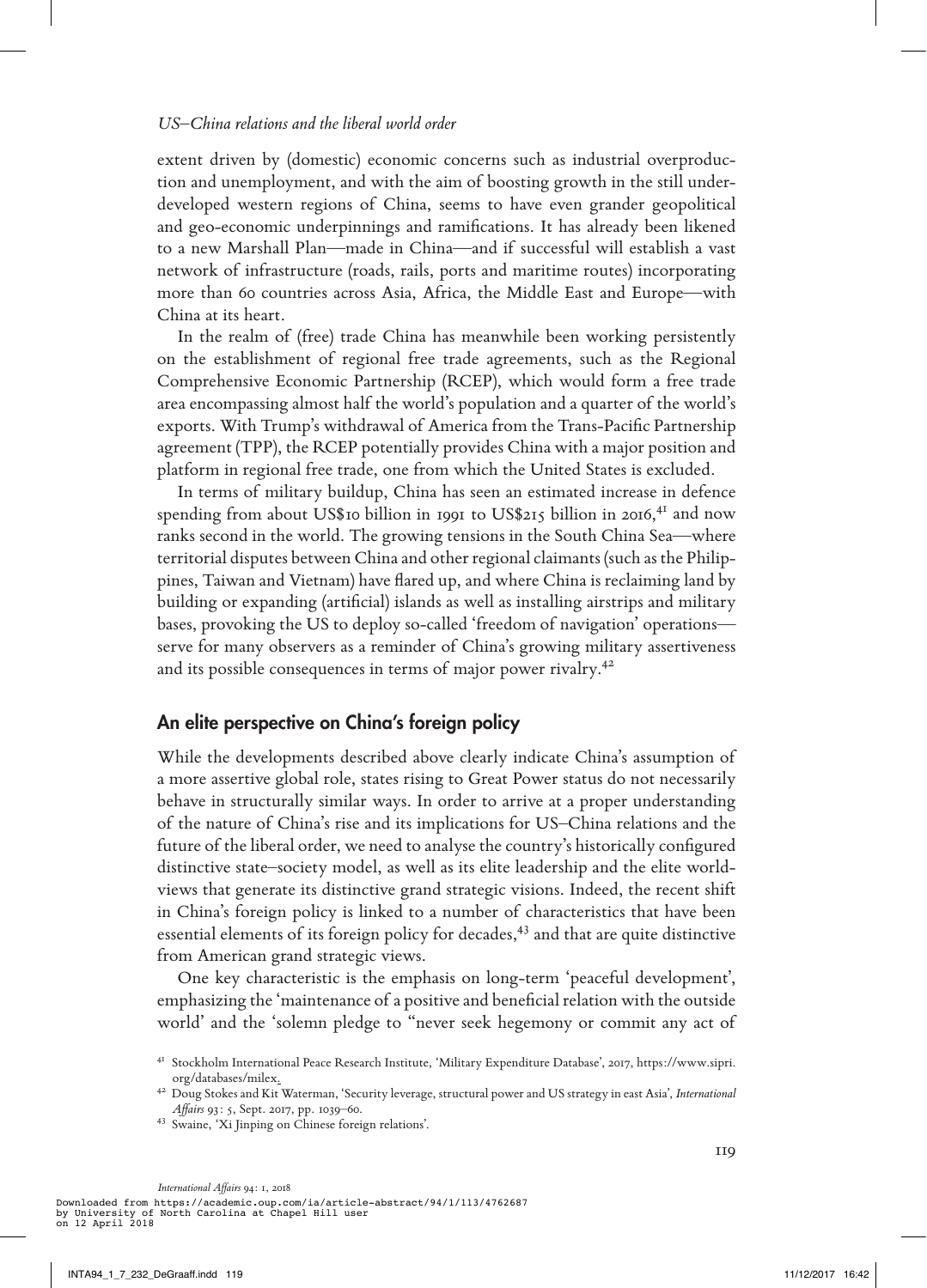expansion"'.44 This vision, as formulated by President Xi in his 2014 overview entitled *Governance of China*, <sup>45</sup> implies a promotion of cooperative patterns of interstate relations, aimed at 'win–win' solutions and mutual benefits, rather than zero-sum power politics. A second key characteristic is the emphasis on respect for differences in terms of political and socio-economic systems and values, and the principle of non-interference in the internal affairs of other nations. The Chinese perspective here distinguishes itself from western liberal interventionism and the imposition of the Washington Consensus, as well as regime change justified by reference to human rights, that have characterized the liberal international order under US leadership.<sup>46</sup>

While words and deeds must of course be disentangled, from our perspective the elite world-views and ideas that feed into foreign policy must also be related to what we call their social sources. In the case of China this involves a political economy characterized by a distinctive form of capitalism, which has spawned a rich and diverse literature and a great number of conceptualizations, ranging from 'state-permeated market-economy' to 'Sino-capitalism'.<sup>47</sup>

Adding to this literature, our perspective emphasizes the role of agency—and, more specifically, elite agency—as a crucial factor. Although there are several excellent studies on the factions within Chinese domestic elites,<sup>48</sup> there is as yet very little available in terms of systematic empirical analysis of the Chinese foreign policy elites, their social ties and their (corporate) elite backgrounds and networks. In particular, there has been little investigation of the extent to which Chinese foreign policy-making elites and transnationalizing corporate elites are integrated—or not—into the transnational elite networks that form the dominant power structures in US-centred global capitalism.<sup>49</sup> While much more research can and should be undertaken in this domain, we will here—as a starting point—offer a few findings from our earlier studies on the transnationalization of China's oil and gas industry, a sector at the heart of global production and major power politics.<sup>50</sup> This research was based on case-studies of Chinese stateowned oil companies, and involved mapping and analysing their international

<sup>&</sup>lt;sup>44</sup> Swaine, 'Xi Jinping on Chinese foreign relations', p. 4.<br><sup>45</sup> Xi Jinping, *The governance of China* (Beijing: Foreign Languages Press, 2014).<br><sup>46</sup> Amitai Etzioni, 'Point of order: is China more Westphalian than others

new governance mechanisms in Chinese state holding corporations', *Business and Politics* 4: 1, 2002, pp. 91–115; Andreas Nölke, Tobias ten Brink, Simone Claar and Christian May, 'Domestic structures, foreign economic policies and global economic order: implications from the rise of large emerging economies', *European Journal of International Relations* 21: 3, 2015, pp. 538–67; Shaun Breslin, 'The "China model" and the global crisis: from Friedrich List to a Chinese mode of governance?', *International A!airs* 87: 6, Nov. 2011, pp. 1323–43; Ten Brink, 'Paradoxes of prosperity'. <sup>48</sup> See e.g. McNally, 'Strange bedfellows', 'Sino-capitalism'; Ten Brink, 'Paradoxes of prosperity'; Victor Shih,

*Factions and finance in China: elite conflict and inflation* (Cambridge: Cambridge University Press, 2008); Cheng Li, *One party, two coalitions in Chinese politics* (Washington DC: Brookings Institution, 16 Aug. 2009), http://

www.eastasiaforum.org/2009/08/16/one-party-two-coalitions-in-chinas-politics/. <sup>49</sup> William K. Carroll, *The making of a transnational capitalist class: corporate power in the 21st century* (London and New York: Zed, 2010). We use transnational here to denote relations and (social) spaces that extend across national borders and involve both state actors and private actors. <sup>50</sup> Naná de Graa\*, 'Global networks and the two faces of Chinese oil companies', *Perspectives on Global Devel-*

*opment and Technology* 3: 4, 2014, pp. 539–63; de Graaff and van Apeldoorn, 'US elite power and the rise of Chinese "statist" elites'.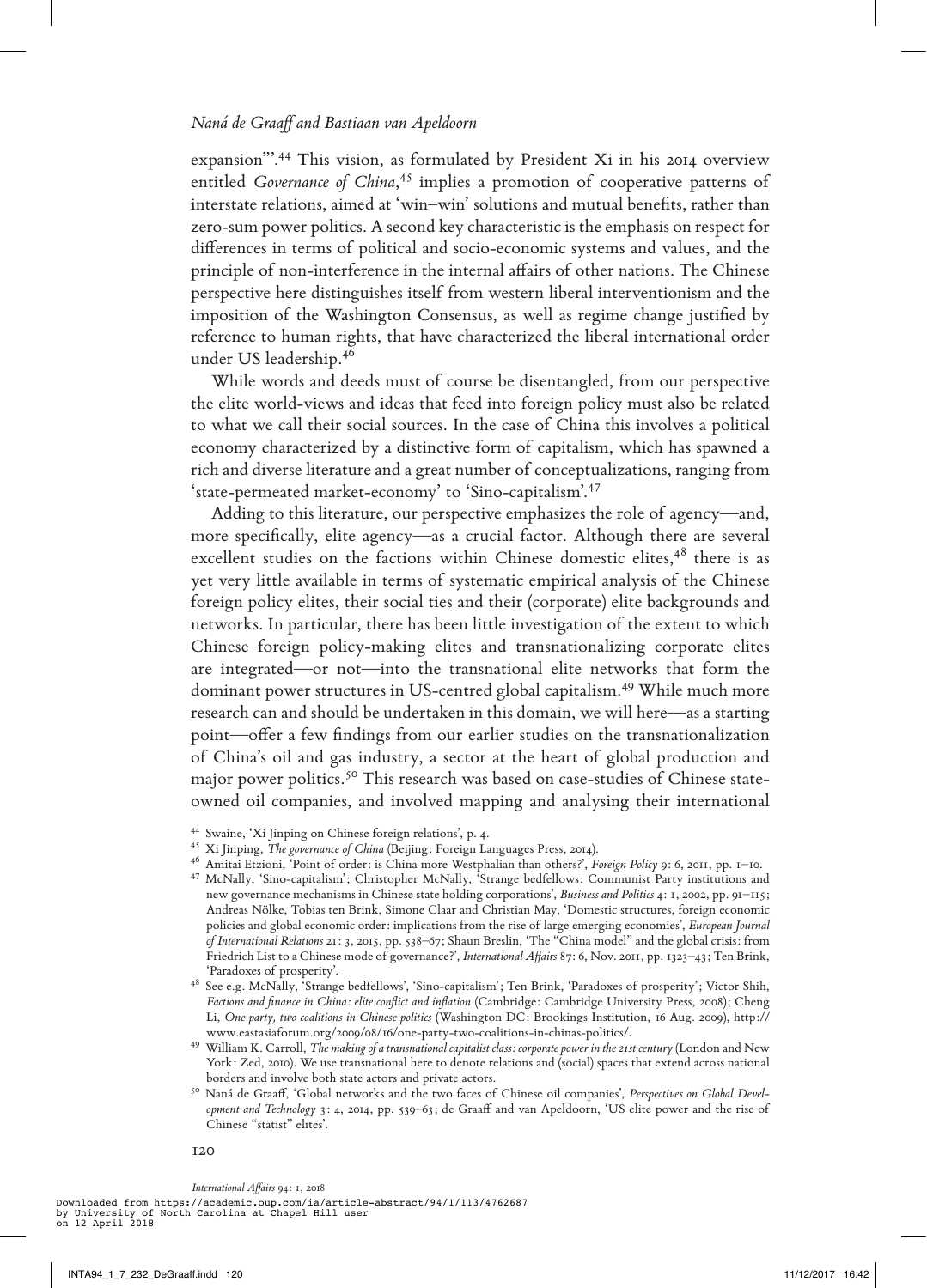corporate networks, as well as the corporate and political networks of their directors. The network analyses<sup>51</sup> were combined with qualitative analyses on the basis of in-depth interviews conducted in Beijing with individuals including representatives of the China National Petroleum Corporation, consultants, experts, corporate directors, diplomats and lawyers.<sup>52</sup>

### Transnationalizing corporate elite networks with Chinese characteristics

First of all, the research showed that Chinese state-owned oil companie, as part of their investment spree, are increasingly forming corporate alliances with both state-owned and private firms, including many of the world's largest transnational corporations (TNCs), such as ExxonMobil, BP and Shell and thus becoming 'partners' in the global corporate networks that to date have been dominated by American and European firms. It is also clear that their investment decisions and operations abroad, while originally part of a primarily state-driven strategy, are increasingly also commercially driven. Nonetheless, these state-owned enterprises (SOEs) remain distinctive in the sense that they have to perform a dual role, adhering to commercial principles abroad (e.g. prioritizing profit-making) but retaining the responsibilities of a state-owned company at home (e.g. prioritizing energy security and social stability). Thus, even if their investment decisions are increasingly driven by corporate motives—rather than the (geo)political motives often attributed to them—and even if they increasingly form hybrid alliances with private oil firms, they do remain firmly tied to the state's interests and priorities. This example illustrates the essentially contradictory nature of Chinese transnationalizing state-directed capital.

With regard to the directors of the Chinese oil SOEs, we found their social networks to be quite distinct from the extensive and diversified corporate networks typical of top western executives and directors. Nor did we find any affiliations to the kind of policy planning networks (think-tanks, business associations and so on) in which, for instance, American corporate directors are typically embedded.<sup>53</sup> The Chinese directors were intimately connected to the state, a large majority holding top-level state positions before and during their SOE directorships. Since the cases investigated here are SOEs, this is of course not particularly surprising. The finding of particular relevance here is how these top directors have to balance what we have called their 'two faces':<sup>54</sup> on the one hand, they have to direct an expansionist, transnationalizing corporate strategy with concomitant commercial values and interests; on the other hand, they remain firmly tied to state and party interests, a bond which entails a commitment to a very different set of values and priorities. This example again illustrates the contradictory and hybrid character of China's transnationalizing

<sup>51</sup> Employing social network analysis techniques: see e.g. John Scott and Peter J. Carrington, eds, *The Sage*  handbook of social network analysis (London: Sage, 2011).<br>
<sup>52</sup> These interviews were conducted primarily during field trips in November 2013 and March 2015.<br>
<sup>53</sup> De Graaff and van Apeldoorn, 'US elite power and the rise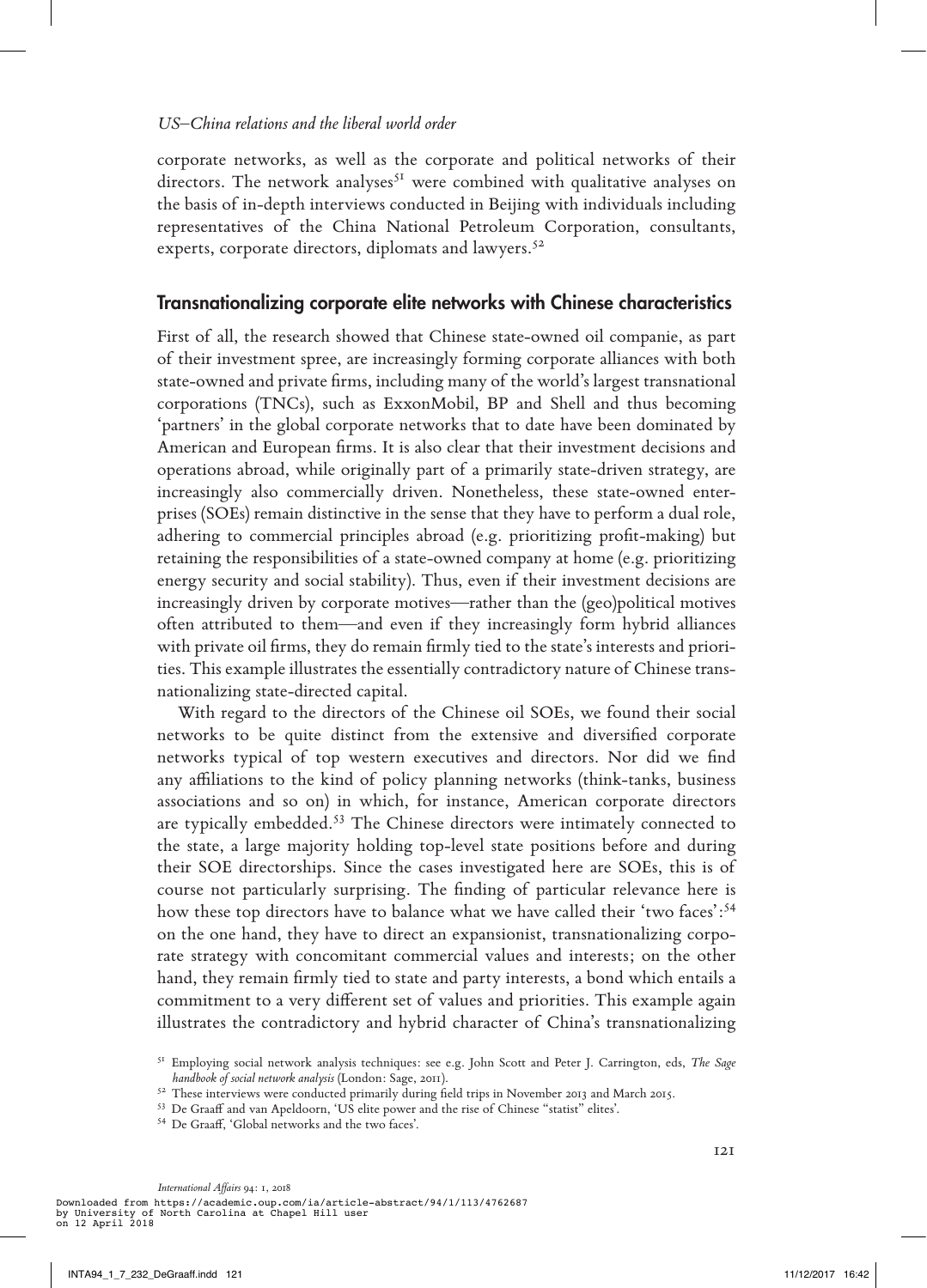state-directed capital, in this case pertaining to the roles and perceptions of top SOE directors and executives.

The specific 'statist' characteristics of China's transnationalizing capital and of the elites that direct this capital have implications for the liberal world order and its dominant elite power structures. China has in the past decade become a major outward investor, first primarily in developing economies, but increasingly also within Europe and the United States.<sup>55</sup> While the stock of US foreign direct investment (FDI) in China is still four times that of Chinese FDI in the United States, Chinese FDI into the US in terms of annual flows currently surpasses that of US FDI into China.<sup>56</sup> And state-owned capital still accounts for a dominant share of Chinese outward foreign direct investments (OFDI). To be sure, the share of non-state-owned Chinese investments is growing rapidly. The share of private OFDI (i.e. without any state *ownership* involved) in large investments (above US\$1 million) grew from zero to 22 per cent between 2005 and 2015, calculated on the basis of the value of the investments.57 This is a significant trend, which signals a partial adaptation of China's investment strategy to the liberal international order in which private enterprise and capital are predominant. However, over three-quarters of those outward investments (in terms of their value) are still state-owned. Moreover, it should be noted that in the case of China the lack of state *ownership* does not imply lack of state *control* or state *direction*. Large outward investments still need state approval (rather than mere registration), and Chinese private enterprises above a certain size always have a party secretary and a party commission included in the organizational structure of the company. All these factors illustrate the state-directed nature of Chinese transnationalizing capital.

The contradictions within China's state-directed capitalism will arguably only deepen with the country's further integration into the world economy. Managing these contradictions will therefore be a key challenge for the Chinese leadership and (foreign) policy-making elites—not only domestically, in overcoming formidable obstacles to reform of the state-owned industries to counter corruption and inefficiency—but also in foreign policy strategy. Yet, importantly, the outcome in terms of conflict and/or adaptation on the part of China and the United States—the assessment of which is largely a matter of speculation (a question to which we will return at the end of this article)—depends not only on how China's foreign policy and state-society complex develops, but crucially also on the United States, to which we now turn.

<sup>55</sup> Thilo Hanneman, Daniel Rosen and Cassie Gao, *Two-way street: 25 years of US–China direct investment* (New York: Rhodium Group, Nov. 2016); Jan Drahokouphil, ed., *Chinese investment in Europe: corporate strategies and* 

<sup>&</sup>lt;sup>56</sup> Hanneman et al., *Two-way street.*<br><sup>57</sup> Naná de Graaff, 'China goes West! The transnationalizing networks of Chinese investments, firms and business elites', conference paper, 58th Annual Convention of the International Studies Association, Baltimore, February 2017.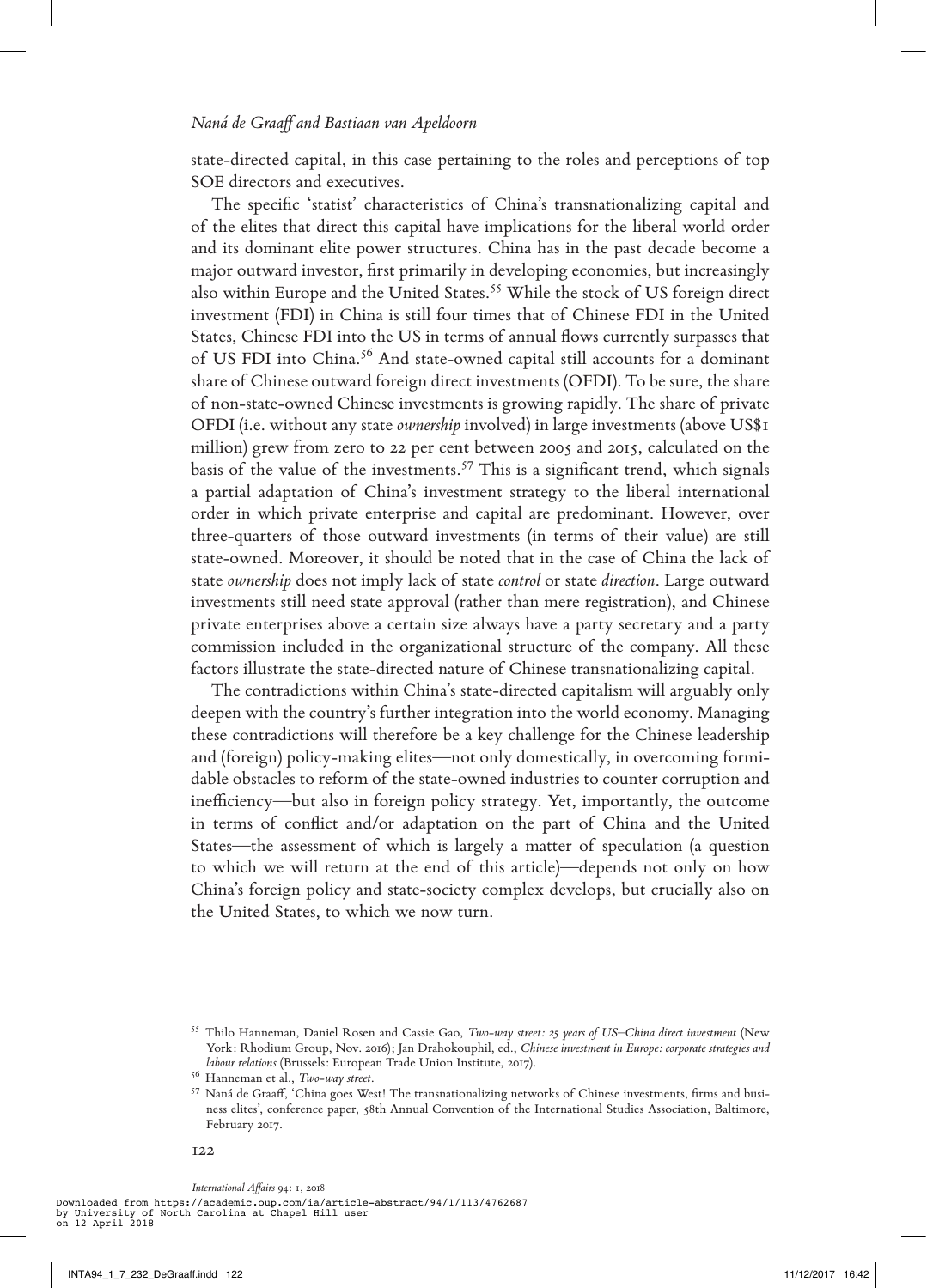## Corporate elite networks and the social sources of America's liberal internationalist foreign policy

China's phenomenal rise has inevitably had an impact on the position of global power from which the United States has since 1945 been leading the liberal world order, and thus necessitates a strategic response from what much of the literature still identifies as the global hegemon.<sup>58</sup> From our perspective, in order to make sense of America's strategic response to China we have to shift our focus towards America's particular state–society model and analyse the elite networks of which its foreign policy-makers are part, and which help us to account for the worldview, ideas and interests with which they are bound up.

Our earlier research into the social networks of the top foreign policy-makers of the past three administrations (before Trump) has shown that around two-thirds had top-level corporate affiliations before serving in the administration, and about half returned to the corporate world after leaving government, establishing an extensive revolving-door pattern (see table 1).<sup>59</sup>

|                                      | Clinton | Bush    | Obama    |
|--------------------------------------|---------|---------|----------|
| Total                                | 25(197) | 27(157) | 23(126)  |
| Before                               | 18(48)  | 2I(87)  | 23 (III) |
| After                                | 22(149) | 2I(70)  | 7(16)    |
| Revolving door<br>(before and after) | 15      | 15      | 7        |

| Table 1: Corporate affiliations among grand strategy makers of recent US |  |
|--------------------------------------------------------------------------|--|
| administrations                                                          |  |

*Notes*: Grand strategy makers here are the selected top officials (30 from each administration) involved in the formulation of foreign policy (strategy) broadly defined, including foreign economic policy. These include the president and the vice-president; the secretaries and deputy secretaries of state, defense and the treasury; as well as the secretary of commerce and the US trade representative; the CIA director and the president's chief of staff and other top White House officials and advisers. The numbers refer to how many grand strategy makers in each administration held senior corporate positions either before or after serving in that administration, or both (the 'revolving door'). The numbers in parentheses indicate how many affiliations were held by these grand strategy makers. *Source*: Van Apeldoorn and De Graa\*, *American grand strategy*, p. 73**.**

Our research also showed that while the overall composition of the corporate background of this selection of post-Cold War US grand strategy makers embraces a wide diversity of sectors, the corporate ties are overwhelmingly dominated by US transnationally orientated capital. That is to say, a majority of

<sup>58</sup> Layne, *The peace of illusions*; Ikenberry, *Liberal Leviathan.*<br><sup>59</sup> Van Apeldoorn and de Graaff, *American grand strategy and corporate elite networks*, ch. 3.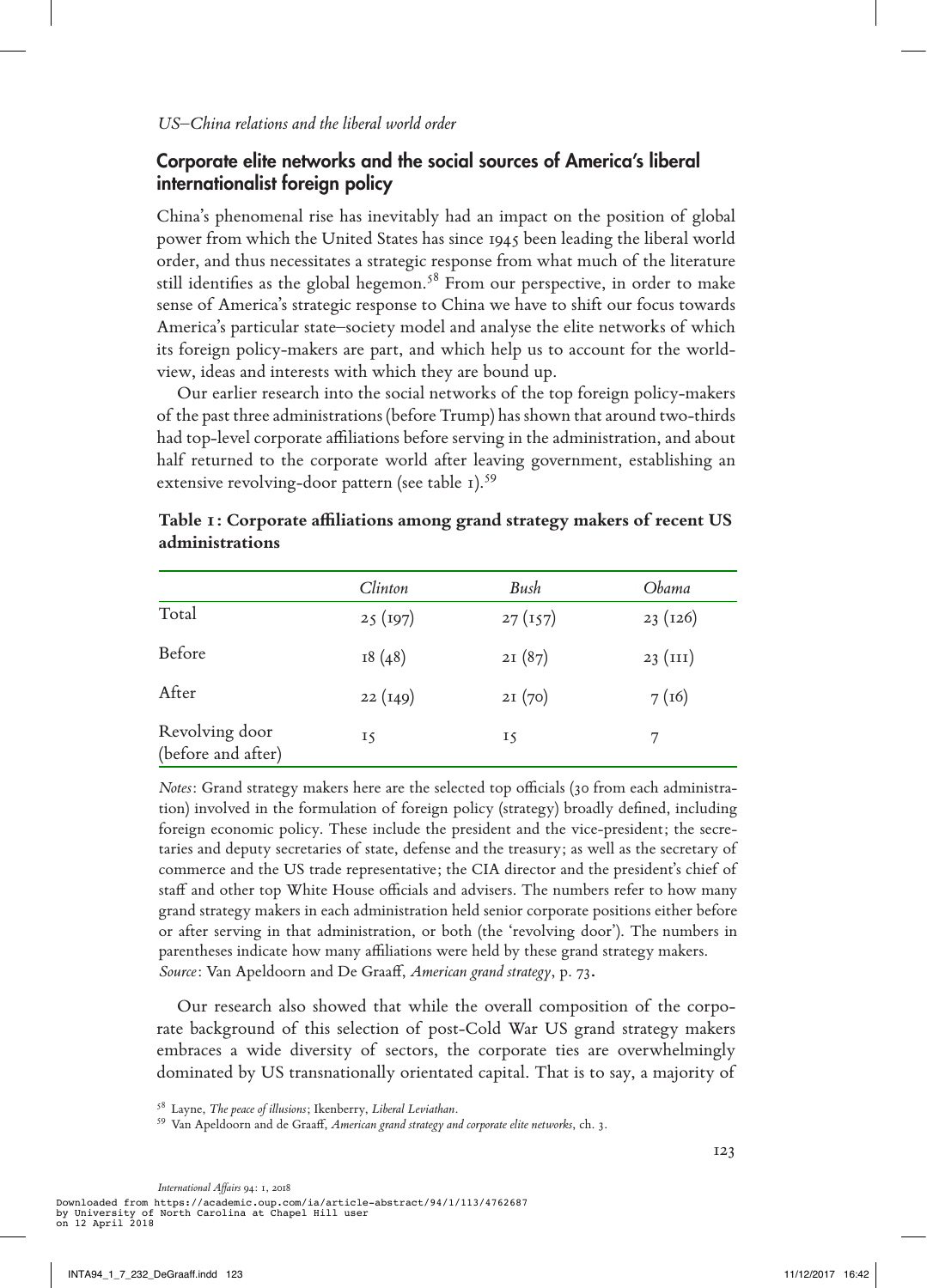#### *Naná de Graa! and Bastiaan van Apeldoorn*

ties are either with very large American TNCs or financial institutions (with more than one-third of ties involving prior top-level positions at Fortune 500 companies) or with international corporate law firms and consultancies that have such large multinationals or Wall Street banks as their clients. Moreover, the strongly globally orientated financial sector predominates.

As well as identifying these direct corporate elite ties, we also found that America's post-Cold War foreign policy-making elite is strongly embedded in the world of think-tanks and policy-planning bodies, which are in turn to a large extent funded by big business and directed by members of the country's corporate elite.<sup>60</sup> We traced a large network of extensive ties, shared across the Clinton, Bush and Obama administrations, with key policy-planning bodies such as the Council on Foreign Relations, the Aspen Institute, the Trilateral Commission and the Bilderberg Conference. These have been crucial platforms for the coordination of transnational corporate elite interests and the creation of international consent to the continuation of a US-dominated liberal world order based upon open markets and free flows of capital.<sup>61</sup>

The fact that such a large majority of top US grand strategy makers had prior ties to America's largest transnational corporations and banks and to think-tanks funded by that same corporate community, with its clearly globalist or liberal internationalist outlook, helps to explain the world-view of this foreign policy elite and why it has, by and large, as we shall specify below, pursued a foreign policy strategy aimed at preserving a world order based upon open markets, free trade and liberal institutions, which has above all favoured the interests of US transnational capital and the corporate elite associated with it.<sup>62</sup>

It is this world-view, then, that has shaped America's strategic response to China's rise over the past decades, underpinning a strategy aimed at maintaining access to (and control over) the markets and commercial (sea) lanes of the Asian region. Here the possibility of closure—that is, a loss of economic openness in Asia and the ability to maintain and control that openness on US terms—is what constitutes the greatest threat to US interests.<sup>63</sup>

## The US strategic response to China's rise: the global open door and 'liberal engagement'

Since the end of the Cold War, China's rise has come to be seen by America's foreign policy elite as both an opportunity and a threat. The opportunity is not just one for investment by US transnational capital into the biggest 'emerging market',  $64$ 

#### 124

<sup>&</sup>lt;sup>60</sup> Van Apeldoorn and de Graaff, *American grand strategy and corporate elite networks*, pp. 89–95.<br><sup>61</sup> Stephen Gill, *American hegemony and the Trilateral Commission* (Cambridge: Cambridge University Press, 1990); Ian N. Richardson, Andrew P. Kakabadse and Nada K. Kakabadse, *Bilderberg people: elite power and consensus in* 

*world a!airs* (London and New York: Routledge, 2011). <sup>62</sup> Je\* Colgan and Robert O. Keohane, 'The liberal order is rigged. Fix it now or watch it wither', *Foreign A!airs* 96: 3, May–June 2017, pp. 2–9, 36–44; Layne, 'The US foreign policy establishment'.<br><sup>63</sup> See also Layne, 'The US foreign policy establishment'.<br><sup>64</sup> Sean Starrs, 'American economic power hasn't declined—it globalized!, Su

globalization seriously', *International Studies Quarterly* 57: 4, 2013, pp. 817–30.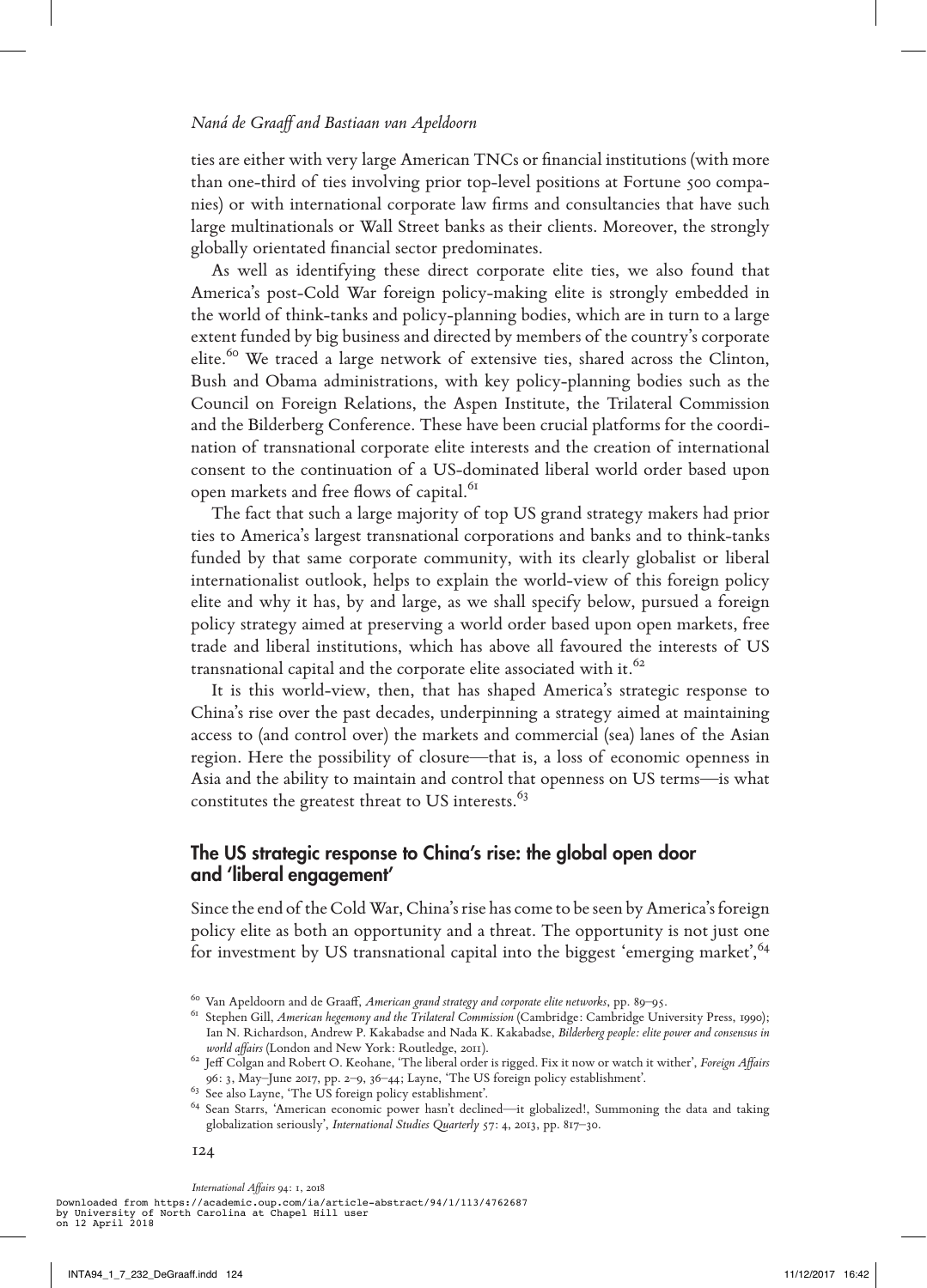but also a more strategic opportunity to integrate China and its enormous market fully into the liberal world order, yet ultimately keep it subordinate to the United States as global hegemon and guarantor of global liberal capitalism.

The perceived threat is that China, with its new-found power, might yet turn against the liberal order from which it has been profiting greatly—not so much as to abandon its profitable globalizing strategy and close itself off from the world economy again, but enough to transform the order and change the rules of the game, making it less liberal and, above all, less US-led. This question of how to keep the door to the Chinese market open, while preventing China from using that open door to become so powerful as to challenge US hegemony and the liberal internationalism that has flourished since the end of the Cold War, sits at the heart of the dilemma facing American policy-makers in their search for a strategic response to the rise of China.

This dilemma has produced a strategy that showed a remarkable continuity from Clinton via Bush to Obama. In fact, the roots of this strategy go back much further, being based on an American grand strategy of 'the global open door' premised on open and free markets (open first and foremost to US capital) and concomitant liberal institutions that originated at the end of the nineteenth century—a strategy that was itself developed in part with an eye to the then also vast Chinese market. After 1945 this strategy was turned into a successful global hegemonic project—while China, of course, was from 1949 closed off from the new US-led global capitalist system.<sup>65</sup>

Deng's opening in 1978 created the opportunity to reopen the door to China and resume the quest to integrate it into the American liberal order—a quest that, with the end of the Cold War, generated in turn the US strategy of liberal 'engagement'.66 First formulated in the mid-1990s by the Clinton administration, this has been a strategy of 'further integrating China into the market-based world economic system<sup>', 67</sup> but with an 'insurance policy' or 'hedge' against the potential risk that China would ultimately refuse to be integrated into the liberal world order on US terms, choosing instead to challenge US hegemony in east Asia. Under Clinton, engagement meant encouraging China's integration into the global economic system and fostering 'multilateral regional institutions', but also strengthening America's alliances and maintaining a large 'forward-based troop presence',68 in order to 'discourage the emergence of a regional hegemon [read: China]<sup>'69</sup> and to ensure 'that trade flows freely in and out of the region'.<sup>70</sup>

<sup>&</sup>lt;sup>65</sup> Van Apeldoorn and de Graaff, American grand strategy and corporate elite networks; see also Layne, Peace of illusions; William Appleman Williams, *The tragedy of American diplomacy*, 50th anniversary edn (New York: Norton, 2009; first publ. 1959); Thomas McCormick, *China market: America's quest for informal empire, 1893–1901*, (Chicago:

Dee, 1990; first publ. 1967).<br><sup>66</sup> White House, *A National Security Strategy of engagement and enlargement* (Washington DC, Feb. 1995); Joseph S.<br>Nye, Jr, 'The case for deep engagement', *Foreign Affairs* 74: 4, July–Aug.

<sup>&</sup>lt;sup>67</sup> White House, *A National Security Strategy for a new century* (Washington DC, Dec. 1999), p. 38.<br><sup>68</sup> Nye, 'The case for deep engagement', pp. 90, 91.<br><sup>69</sup> Department of Defense, *United States Security Strategy for t* 

p. 6, http://oai.dtic.mil/oai/oai?verb=getRecord&metadataPrefix=html&identifier=ADA298441. <sup>70</sup> Nye, 'The case for deep engagement', p. 95.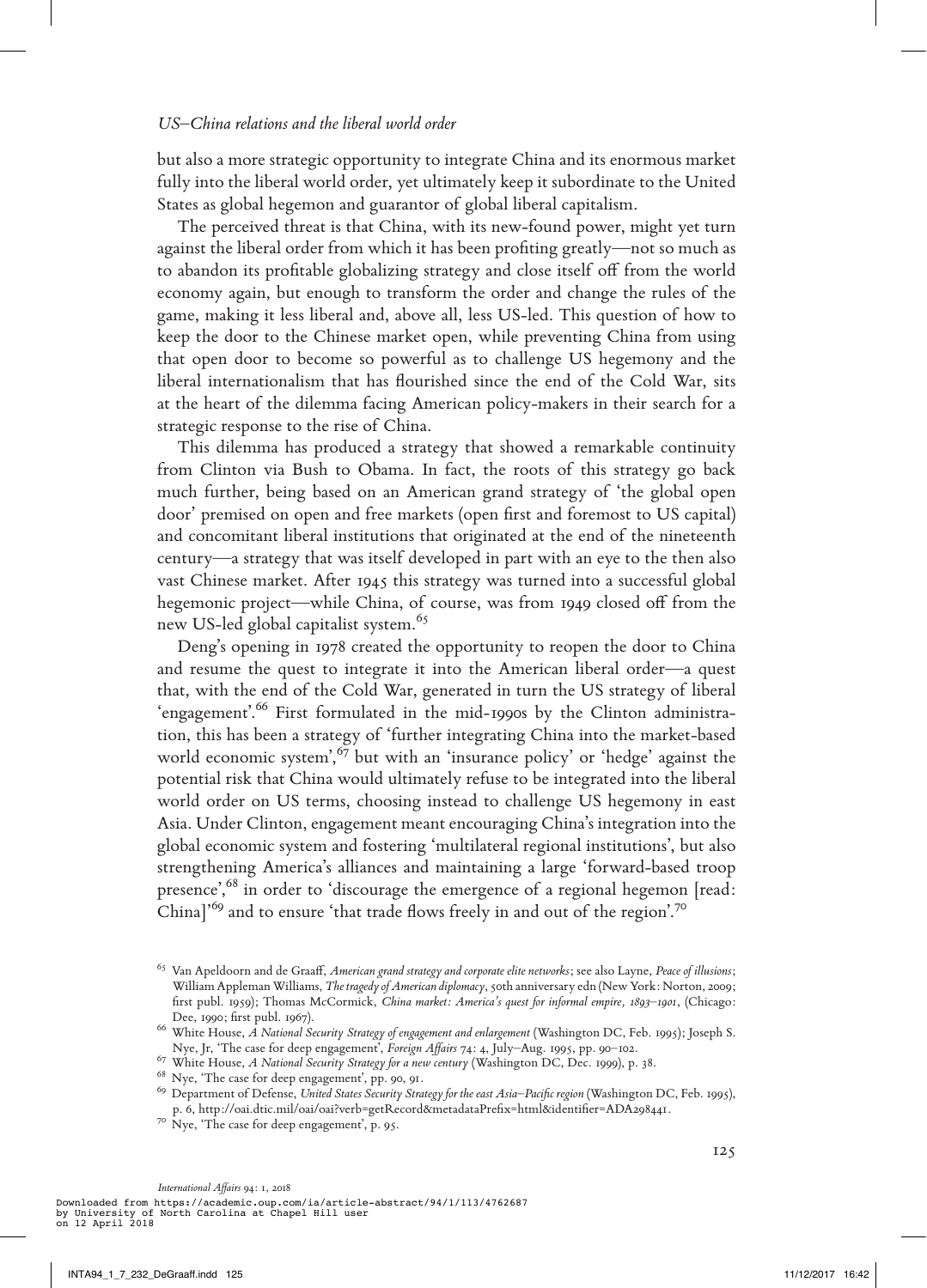#### *Naná de Graa! and Bastiaan van Apeldoorn*

Bush largely continued this strategy, completing the process initiated under the Clinton administration by fully backing China's entry into the WTO in June 2001, seeing the policy as one of promoting economic and, ultimately, political freedom, and also, not unimportantly, opening the doors to US capital.<sup>71</sup> The goal then was still to incorporate China into the US-led liberal world order by deepening trade relations and encouraging it to become, in the words of then US Deputy Secretary of State, Robert Zoellick, a 'responsible stakeholder'72—a phrase that nicely captures both the strategy and the underlying world-view of America's China policy throughout the post-Cold War period. Nonetheless, tensions in US–China relations remained and, especially under Bush and his neo-conservative advisers, emphasis was put on a rising China not just as an opportunity but also, in the words of Robert Kagan, as 'the most serious long term challenge to the unipolar global order'.<sup>73</sup>

While Obama's signature foreign policy of the 'pivot' to Asia was presented as something new, its main elements were in fact a continuation of the policy already set in place by the Clinton administration. The only really new aspect, with respect to Bush, was the relative shift of geographical focus from the Middle East to east Asia—a 'strategic turn to the [Asian] region' that, according to Obama's Secretary of State Hillary Clinton, 'fitted logically in our overall global patterns to secure and sustain America's global leadership'.74 In line with a strategy that, as noted above, stretches back to the end of the nineteenth century, and has been driven by the expansionist logic of American capital, Clinton also emphasized the 'unprecedented opportunities for investment, [and] trade' that would come with 'open markets in Asia'.<sup>75</sup>

At the same time, the Obama administration increasingly came to perceive China as a (potential) geopolitical contender, and to formulate the mission of the Asia pivot as 'upholding the rules' (of liberal order) against a country that might refuse to follow these rules.<sup>76</sup> Thus managing China's rise and maintaining the open door in Asia with 'every element of American power'77—from trade to defence policy—became a focal point of Obama's foreign policy. The main economic pillar of this approach was the Trans-Pacific Partnership—an arrangement intended less to engage than to exclude China, seeking to make other countries in the region follow America's 'rules of the road' and thus prevent the rise of a more Sinocentric economic area. Beefing up its naval presence in the Pacific and strengthening military ties with both old and new allies, the Obama administration also continued the line of backing up economic openness with

<sup>71</sup> George W. Bush, speech at Boeing Plant, Washington State, 17 May 2000: excerpts published in *New York* 

*Times*, 18 May 2000, http://partners.nytimes.com/library/world/asia/051800bush-text.html.<br><sup>72</sup> Robert B. Zoellick, 'Whither China: from membership to responsibility?', remarks to National Committee

on US–China Relations, 21 Sept. 2005, New York City. <sup>73</sup> Cited in Maria Ryan, *Neoconservatism and the new American empire* (New York and Basingstoke: Palgrave

<sup>&</sup>lt;sup>74</sup> Hillary Clinton, 'America's Pacific century', *Foreign Policy*, no. 189, Nov. 2011, pp. 56–63.<br><sup>75</sup> Clinton, 'America's Pacific century'.<br><sup>76</sup> Tom Donilon, 'America is back in the Pacific and will uphold the rules', and John T. Woolley, *The American Presidency project*.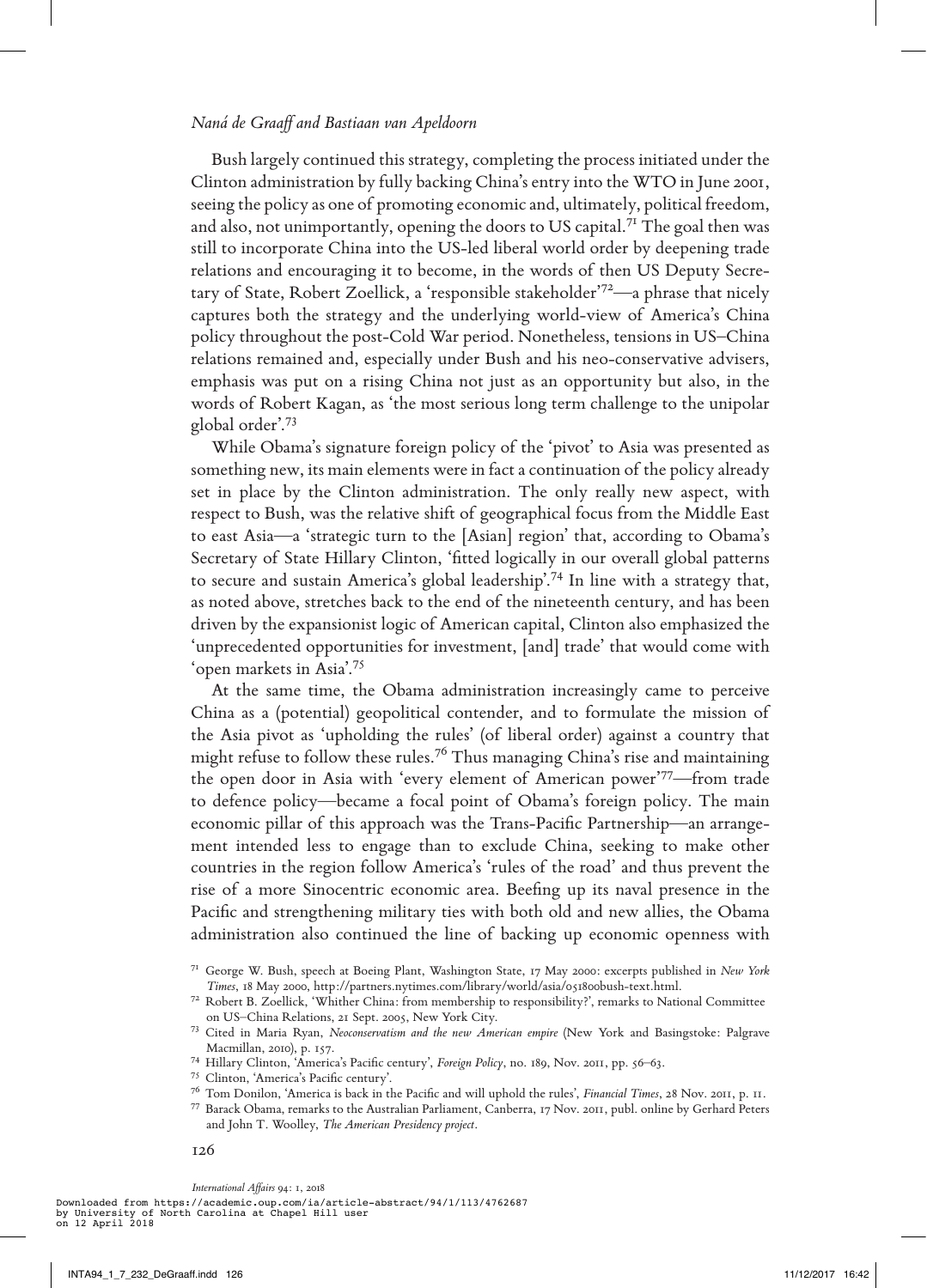military hard power. In this way it sought to ensure a 'hedge' against a potential Chinese revisionism<sup>78</sup>—increasingly so against the background of what came to be perceived as as a new, dangerous assertiveness on the part of China, especially in acting upon its territorial ambitions with regard to the South China Sea.<sup>79</sup>

Indeed, the strategy of 'engagement with an insurance policy' that has been in place with some variations for over two decades has been not the resolution but rather the manifestation of the fundamental dilemma facing American grand strategy makers. For their part, the Chinese have often had trouble distinguishing America's hedging from containment, and have tended to perceive Obama's Asia pivot as a form of expansionism, encroaching on their sphere of influence and seeking to expand and deepen US hegemony, which has indeed been the intention. Arguably, the United States has in this way provoked precisely the kind of behaviour on the part of the Chinese that it had hoped to prevent,<sup>80</sup> and of which Joseph Nye recently warned.<sup>81</sup> On the other hand, there are those in the US foreign policy establishment who worry that the engagement part of the American strategy has already backfired, allowing China to develop so successfully as to become a serious geopolitical competitor.<sup>82</sup> The strategic dilemma confronting American grand strategy makers has arguably deepened, possibly leading to splits within the foreign policy establishment.

Enter Trump, who is seen as representing a radical break with American grand strategy as premised upon liberal internationalism and presumably thus also signalling an end to the previous administrations' attempts to maintain and if possible widen the open door in east Asia. After two decades of continuity in America's China strategy, the stage appears to be set for fundamental change.  $83$ 

In the light of this exposition we will, by way of conclusion, analyse the most recent dynamics of US–China relations and reflect upon the scenarios of conflict, co-optation and coexistence outlined in the introduction to this article, and upon the future of the liberal international order.

## US–China relations and the future of the liberal order—in for a radical shift?

While it is hard to discern a clear foreign policy strategy, let alone a 'grand' strategy, of the new US administration *vis-à-vis* China so far, Trump's withdrawal of the United States from the TPP—the economic crown jewel in Obama's Asia pivot—

<sup>&</sup>lt;sup>78</sup> Suisheng Zhao, 'Shaping the regional context of China's rise: how the Obama administration brought back

hedge in its engagement with China', *Journal of Contemporary China* 21: 75, 2012, pp. 369–89. <sup>79</sup> John Åberg, 'A struggle for leadership recognition: the AIIB, reactive Chinese assertiveness, and regional

order', *Contemporary Chinese Political Economy and Strategic Relations* 2: 3, 2016, pp. 1125–71.<br><sup>80</sup> Åberg, 'A struggle for leadership recognition'; Jennifer Lind, 'Asia's other revisionist power: why US grand<br>strategy u

<sup>81</sup> Joseph Nye, Jr, 'Work with China, don't contain it', *New York Times*, 26 Jan. 2013, p. 19.<br><sup>81</sup> Joseph Nye, Jr, 'Work with China, don't contain it', *New York Times*, 26 Jan. 2013, p. 19.<br><sup>82</sup> Robert Blackwill and Ashl Relations, 2015), p. 4. <sup>83</sup> G. John Ikenberry, 'The plot against American foreign policy', *Foreign A!airs* <sup>96</sup>: 3, May–June, 2017, pp. 2–9;

Peter Dombrowski and Simon Reich, 'Does Donald Trump have a grand strategy?', *International A!airs* 93: 5, Sept. 2017, pp. 1013-38.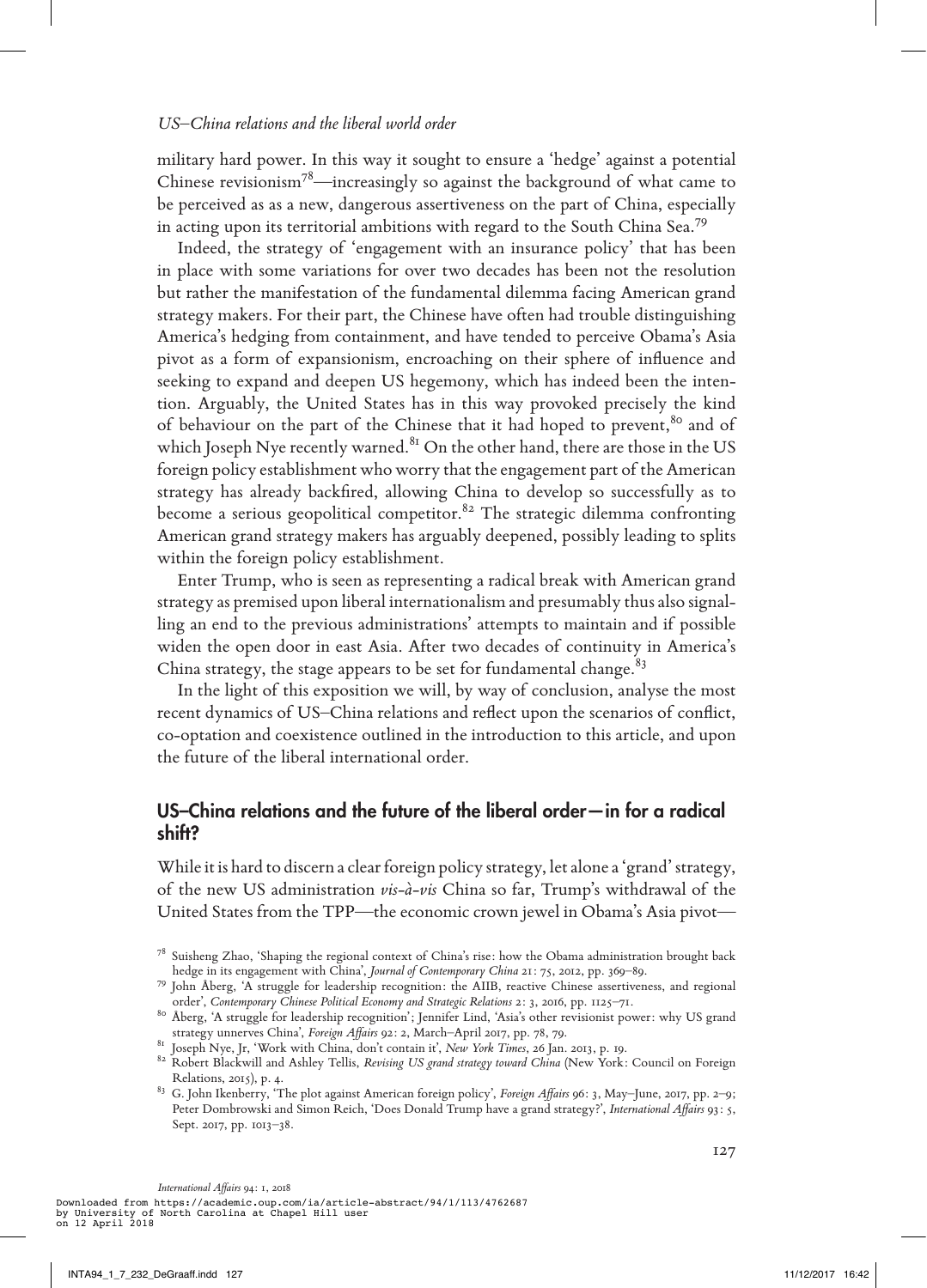#### *Naná de Graa! and Bastiaan van Apeldoorn*

and his subsequent withdrawal from the Paris Agreement on climate change, seem to pave the way for China to take a leadership role in regional free trade as well as in the global efforts to combat climate change. Xi seems to be embracing this role, which fits well with his more assertive foreign policy as described above. Xi's high-level presence at the 2017 meeting of the World Economic Forum in Davos—the gathering of the world's leading business and political elites—and his advocacy there of free markets and globalization,  $84$  while Trump stayed at home tweeting about 'America First', symbolically underscored what seemed to be a historic reversal of roles.

We have argued that in order to understand the development of US–China relations and the contradictions and dilemmas in the two countries' respective foreign policy strategies, we need to move beyond a state-centric perspective and take into account their distinctive state–society models and the ways in which leading elites are rooted in these social power structures, which influence their interests, ideas and world-view, and hence the foreign policy they formulate.

Thus while Xi embraces globalization and is now himself advocating an open door to trade and investment—in line with the deepening integration of China's economy within global capitalism—we have also shown in this article how 'capitalism with Chinese characteristics' is still very much 'state-directed', and will remain so for the foreseeable future. This entails a hybrid and contradictory set of interests and values on the part of Chinese political and corporate elites with an underpinning world-view that is quite distinctive from the American, and can be expected to lead to contention on the latter's part. While China is partially adapting to the liberal institutions and rules of the game, there are also limits to its liberalization: in particular, regulatory reforms at the domestic level, such as setting anti-discriminatory rules for government procurement, are likely to be resisted. We therefore think a scenario of full co-optation rather unlikely.

Nor do we see evidence of a scenario of major conflict in the making, although there remains fundamental divergence both in the realm of economic interests (trade, investment and development) and in the security realm (crystallized most markedly in tensions over the South China Sea and North Korea). While during the presidential election campaign Trump clearly painted China as the enemy with respect to American jobs, since taking office he has so far refrained from denouncing China as a currency manipulator or starting the trade war he had announced. Indeed, after Xi's state visit to Washington in April 2017, Trump appeared to stay to the script of engagement and even partnership by extending lavish praise to his guest.

Do these developments, then, point towards a scenario of coexistence? Is a 'G2 with Chinese characteristics' in the making? To a large extent we think there is; particularly if we take a slightly longer-term perspective, that is, beyond the current US administration. Arguably, the interdependencies in terms of trade and

Downloaded from https://academic.oup.com/ia/article-abstract/94/1/113/4762687 by University of North Carolina at Chapel Hill user on 12 April 2018

<sup>84</sup> Xi Jinping, 'Jointly shoulder responsibility of our times, promote global growth', keynote speech at World Economic Forum Annual Meeting, Davos, 17 Jan. 2017, CGTN, https://america.cgtn.com/2017/01/17/fulltext-of-xi-jinping-keynote-at-the-world-economic-forum.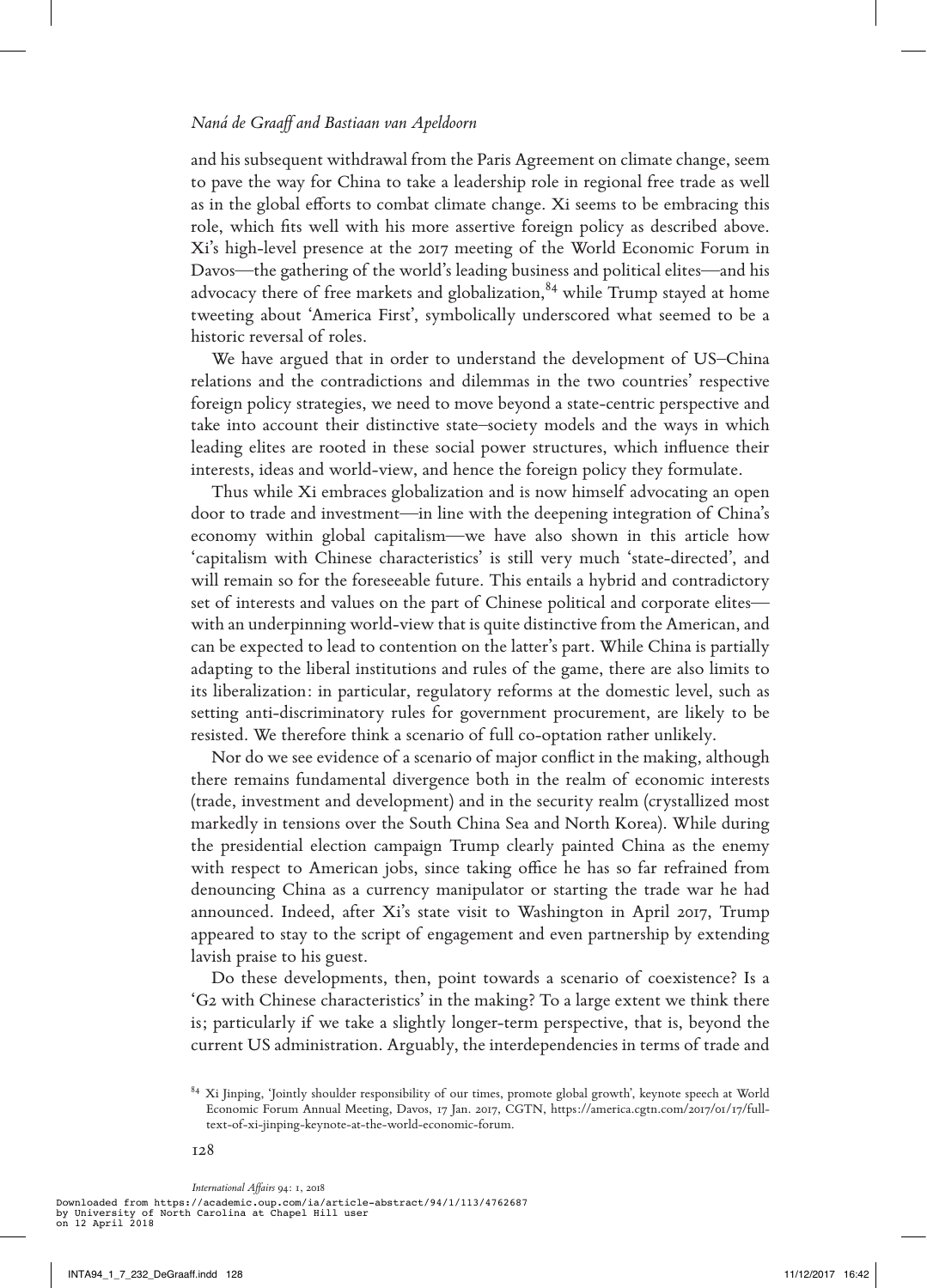finance, with China too deeply invested in US Treasury bonds to risk an escalation on either side, serve to contain their conflicting interests, leaving the United States and China 'locked in a delicate dance'.<sup>85</sup> This scenario, however, also involves many instabilities and internal contradictions. It would first of all require that China stick to its script of refraining from any ambition to take over the leadership from the United States, or to challenge its military superpower status. At the same time, it would also require adaptation from the American side—not least in terms of China's preference for autocratic leadership, which might perhaps not be too problematic while Trump is in office. Beyond that, whether such a scenario of coexistence can be successfully maintained arguably hinges crucially on the way the US strategy evolves. In turn, this scenario is also conditional upon the outcome of the domestic political contestation and balance of social forces within the state–societies of both the United States and China.<sup>86</sup>

This is well understood by the current Chinese leadership, which has combined its long-term strategic vision—with Xi holding very firm control of the (geo-) economic and (geo)political direction of China—with a centralization of elite power aimed at unity and cohesion, repressing internal dissent both within the party and beyond.<sup>87</sup> China's state–society model, however, also contains significant internal contradictions, as noted above, as evident in conflicts around economic reform within different sectors and between state-dominated and private capital, and in the predicaments around the rule of law.

Within the liberal world (primarily the United States and Europe), domestic social and political contestations have meanwhile produced formidable 'challenges from within', with the rise of broad anti-liberal and anti-elite populist movements such as led to the vote for Brexit and the election of  $\text{Trump.}^{\bar{8}8}$  With the new US administration a partly—though certainly not wholly—new foreign policy elite has come to power with a different set of ideas, with respect both to China and to the liberal world order in general. How radical a break with the liberal internationalist foreign policy establishment this implies is unknown at the time of writing. The picture of what goes on inside the Trump administration is currently still very messy, with what seem to be different factions—a more 'globalist' faction (represented by individuals such as the director of the National Economic Council, Gary Cohn, and Trump's special adviser Jared Kushner) and an outspoken 'America first' faction (represented by figures such as former chief strategist Steve Bannon) moving in opposite directions, and a chaotic and highly unpredictable head of state aggravating existing tensions and contradictions.

Nevertheless, it seems by now that Trump's foreign policy does not mean isolationism or an American retreat from key strategic areas such as east Asia. Indeed there are, notwithstanding all the bluster and confrontational tweets, some signs of rather strong continuity. Although there have been mixed signals, the United

<sup>85</sup> Wang Yong and Louis Pauly, 'Chinese IPE debates on (American) hegemony', *Review of International Political Economy 20: 6, 2013, pp. 1165–88.*<br>  $^{86}$  See Skidmore, *Contested social orders.*<br>  $^{87}$  Yu, 'Motivations behind China's "one belt, one road" initiatives'.<br>  $^{87}$  Yu, 'Motivations behind China's "one belt, one road"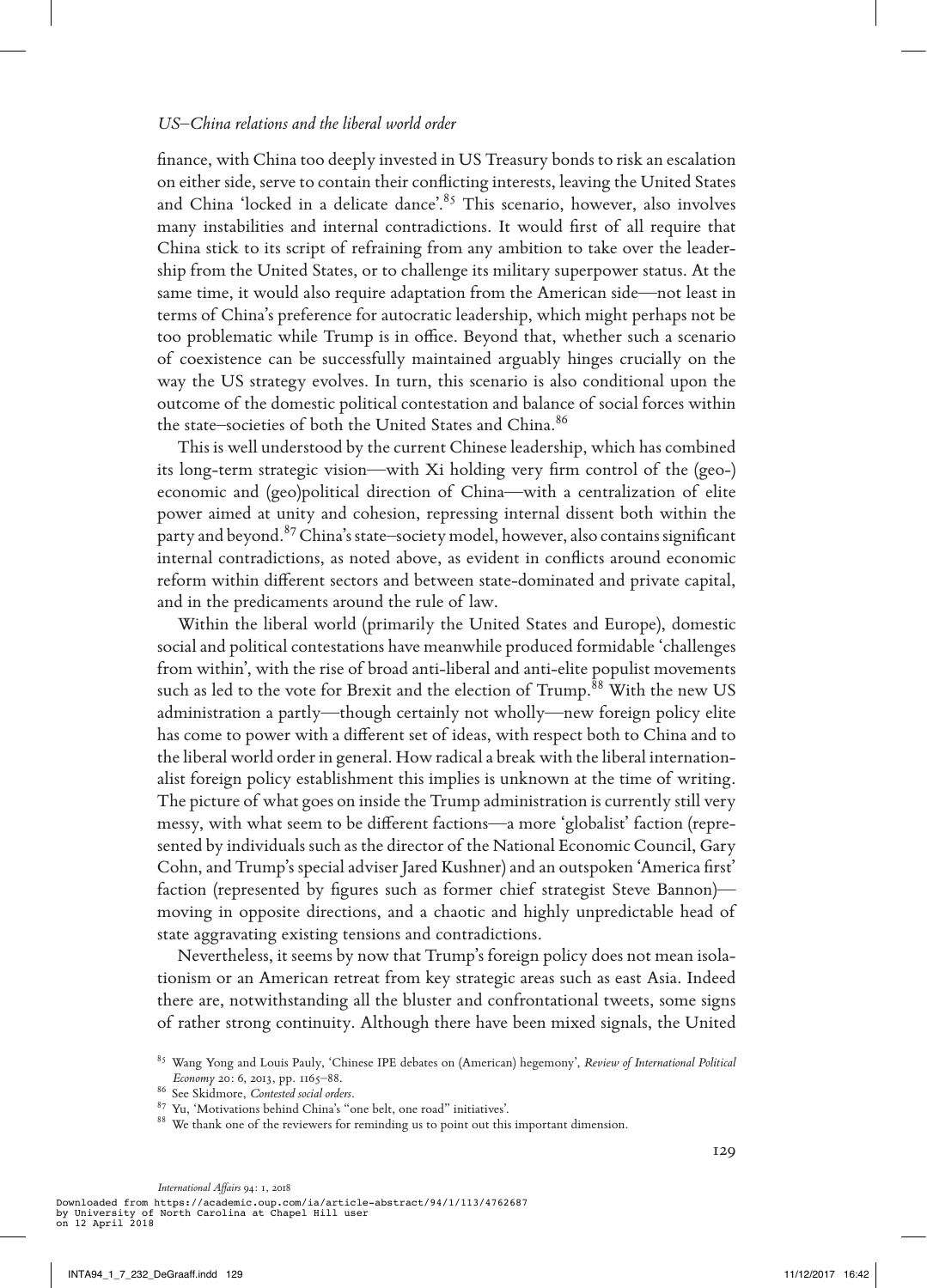States appears to remain committed to its traditional allies such as Japan and South Korea.<sup>89</sup> Indeed, far from threatening to 'bring the troops back home', according to the traditional isolationist trope against which liberal internationalists such as Hillary Clinton have always warned,<sup>90</sup> the new administration has announced further reinforcement of its military presence in the region, not only *vis-à-vis* North Korea but more broadly. Furthermore, with respect to the South China Sea the new Republican administration by and large seems to be following the line set by Hillary Clinton, who as Obama's Secretary of State declared that maintaining the freedom of the seas was a core US interest.

In sum, while the US-led liberal world order has certainly been put under severe strain by the Trump presidency, and while this tension is leaving its mark on America's role in Asia and its relations with China, we do not yet observe a wholesale replacement of America's post-Cold War globalist and 'liberal engagement' as pursued by Obama. Although the engagement may turn out to be less deep in the future, as well as less liberal, there is no strategic retreat from the area and the policy signals are mixed.

## Conclusion: a research agenda

This conclusion remains, of course, speculative, pending the unfolding of realworld affairs and future research. With regard to the latter, we have in this article discussed our findings related to the three post-Cold War administrations preceding Trump, and have pointed out the close nexus between the foreign policy elite and the corporate elite that has been a crucial source for the liberal foreign policy that characterized these administrations. Although Trump was elected on a promise to 'drain the swamp', he did, of course—besides being a billionaire businessman himself—fill his cabinet with many of the Wall Street elite with whom he had promised to break, even if his top foreign policy-makers seem much less embedded than their precedessors in the foreign policy planning network of corporate-funded, 'globalist' think-tanks that have traditionally made up the US foreign policy establishment. This may herald a more fundamental change in US foreign policy, but awaits more systematic empirical research into the networks behind the Trump administration and an analysis of how this translates into foreign policy-making under Trump and into the US–China relationship: an exciting new research agenda.

Similarly, the Chinese foreign policy elite networks and the distinctive way in which they are linked to the domestic political economy and China's transnationalizing capital—illustrated in this article through insights based on one statedominated sector—need to be much more extensively mapped and investigated. Different networks and configurations of actors and interests can be expected to be linked to different issue areas and institutions, one key dimension of course being that of state-owned and private enterprise. But various constellations

<sup>89</sup> Bilahari Kausikan, 'Asia in the Trump era: from pivot to peril?', *Foreign A!airs* <sup>96</sup>: 3, May–June 2017, pp. 146–53. <sup>90</sup> Clinton, 'America's Pacific century'.